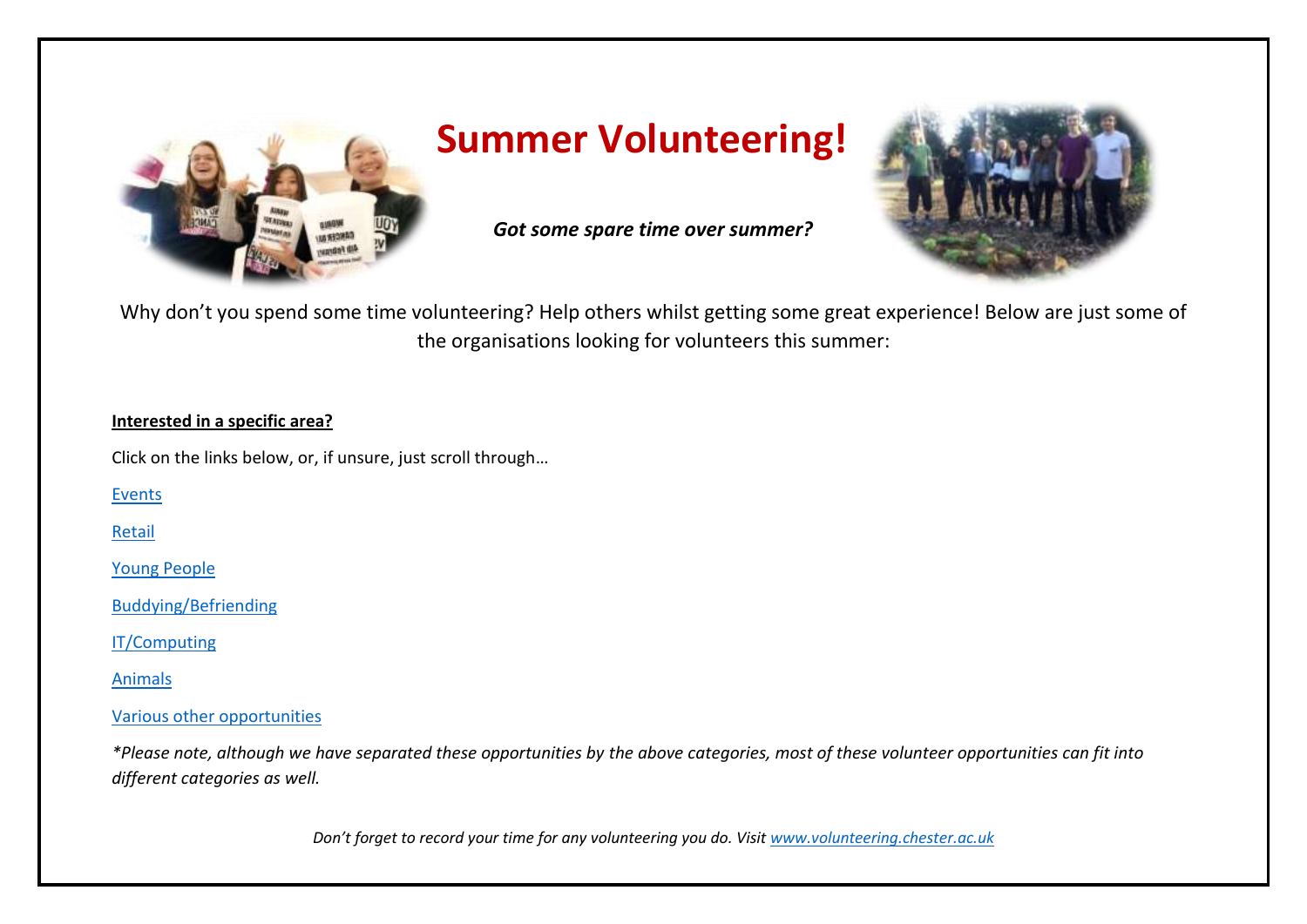Lots of these opportunities take place in various locations or can be done virtually from home. However, if you are looking to volunteer elsewhere in the UK visit **[https://do-it.org](https://do-it.org/)**, search for your local volunteer center, or visit our **[Volunteering from Home](https://volunteering.chester.ac.uk/lookingtovolunteer/virtualvolunteering/) page on our website!**

# <span id="page-1-0"></span>**EVENTS/SUMMER SPECIFIC**

| <b>Name of Event</b>                                                                                                                                                                                                              | Date(s) &<br><b>Time(s)</b><br><b>required</b>                                                                                              | <b>Location</b>                                                                                                             | <b>Information</b>                                                                                                                                                                                                                                                                                                                                                                                                                                                                                  |
|-----------------------------------------------------------------------------------------------------------------------------------------------------------------------------------------------------------------------------------|---------------------------------------------------------------------------------------------------------------------------------------------|-----------------------------------------------------------------------------------------------------------------------------|-----------------------------------------------------------------------------------------------------------------------------------------------------------------------------------------------------------------------------------------------------------------------------------------------------------------------------------------------------------------------------------------------------------------------------------------------------------------------------------------------------|
| <b>HANDBRIDGE</b><br><b>JUBILEE</b><br><b>CELEBRATIONS</b><br><b>UBILEE</b><br>irtira» flast: fireet food<br>Arts & Orafts Livy Walsh<br>fizar er St. Marty s Batellonidge Centre<br><b>Facture entiting Gaines and anti-ream</b> | <b>Friday June 3rd</b><br>2022,<br>8.00am-9.00pm.<br>In hour long<br>shifts. Volunteers<br>can do more than<br>one shift during<br>the day. | Centre of<br>Handbridge<br>meeting at the<br><i>junction of</i><br><b>Overleigh Road</b><br>and Queen's<br><b>Park Road</b> | The road will be closed at the Old Dee Bridge in Lower Bridge Street.<br>Diversions will be signposted. For motorists who miss the signs, the barrier<br>marshals will point out the diversions to them. Full briefing will be given<br>before every shift.<br>No DBS check required. Volunteers can stay to enjoy the activities of the<br>street party, including live music all day, artisan stalls, arts & crafts and<br>street food.<br>Interested? Contact Steve via: stevehart34@yahoo.co.uk |
| <b>Chester FC</b><br><b>Community Trust -</b><br><b>BLACON'S JUBILEE</b><br><b>CELEBRATIONS</b>                                                                                                                                   | <b>Saturday 4th June</b><br>2022,<br>10.00am-3.00pm                                                                                         | Canterbury<br><b>Road Playing</b><br>Fields (CH1<br>3BW                                                                     | The event is essentially a fete taking place on the Jubilee weekend. Chester<br>FC Community Trust has received funding from The National Lottery<br>Community Fund and are using this towards the event. They have some<br>coaches from Chester FC and Blacon Youth FC to host a football<br>tournament. They will also have some sports day games, a bouncy castle,                                                                                                                               |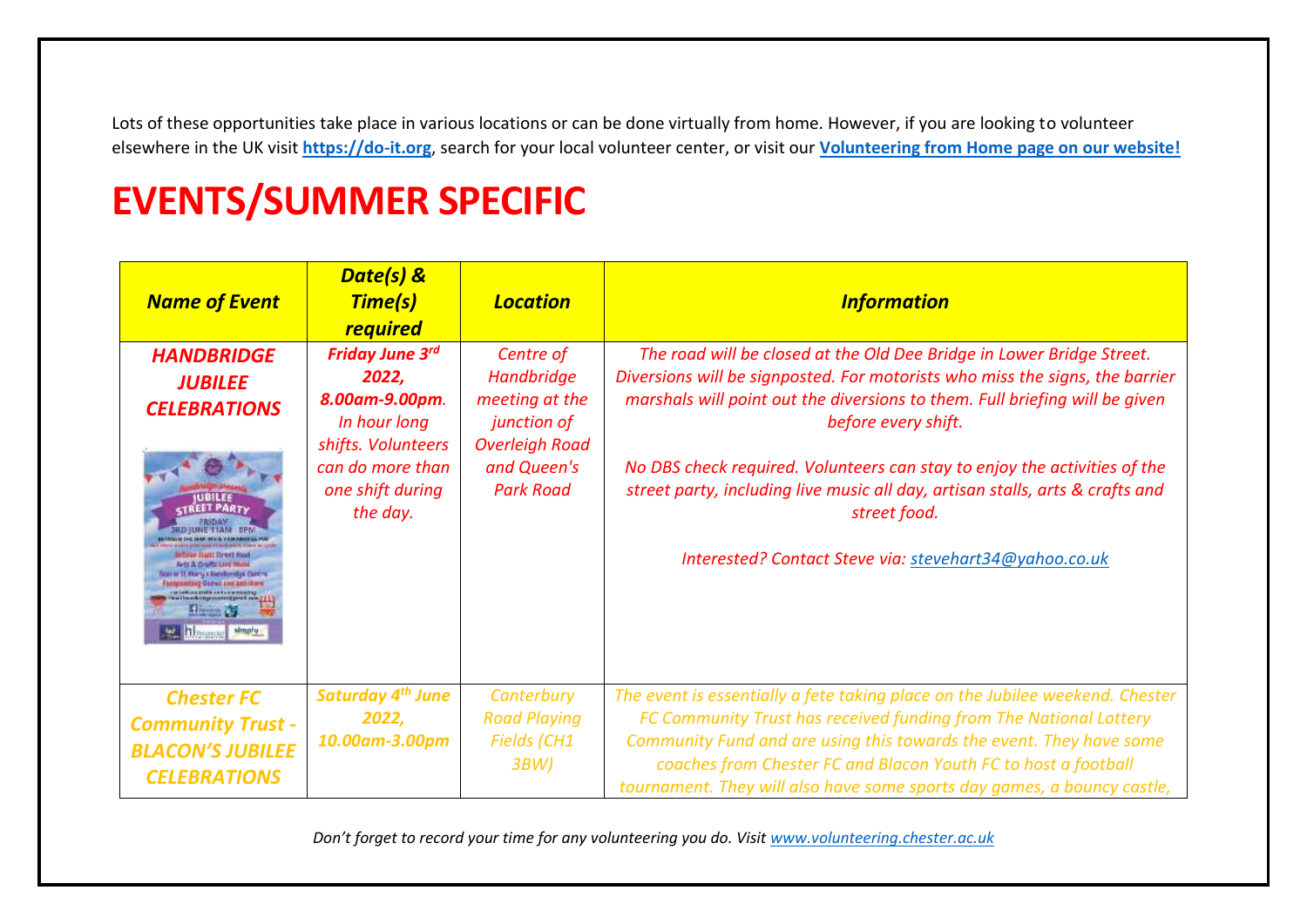|                                                                                                            |                                              |                                          | an arts and crafts tent, a sensory tent, a DJ, live music and a photo booth.<br>They are providing free food and drink to the community and all<br>volunteers. The majority of the event will be free of charge, there is a<br>charge for the ice cream van and burger van as they are promoting their<br>own businesses on the site. Small business stalls will also charge for their<br>own products.<br>Various volunteer roles available including; helping supervise the bouncy<br>castle, assisting in the cold food area, doing Arts and Crafts, assisting<br>sensory play and many other roles to suit everyone!<br>For more information visit their website<br>http://community.chesterfc.com/blacon-platinum-jubilee-celebration/<br>Interested? Email Ellie via: ellie.henagulph@chesterfc.com |
|------------------------------------------------------------------------------------------------------------|----------------------------------------------|------------------------------------------|-----------------------------------------------------------------------------------------------------------------------------------------------------------------------------------------------------------------------------------------------------------------------------------------------------------------------------------------------------------------------------------------------------------------------------------------------------------------------------------------------------------------------------------------------------------------------------------------------------------------------------------------------------------------------------------------------------------------------------------------------------------------------------------------------------------|
| <b>Shrewsbury Food</b><br><b>Festival - GO PINK</b><br><b>VOLUNTEERS</b><br><b>SHROPSHERE</b><br>Festivals | <b>Anytime between</b><br>$24th - 27th$ June | Quarry,<br><b>Shrewsbury (SY1</b><br>1HH | An outdoor festival where they require volunteers to do the following:<br>Set-up.<br>Bunting and dressing tents.<br>General stewarding.<br>Meeting and greeting.<br>A DBS check is not required for this role, but a smiling face certainly is!<br>Interested? Contact Helen/Gemma: fun@shropshirefestivals.co.uk                                                                                                                                                                                                                                                                                                                                                                                                                                                                                         |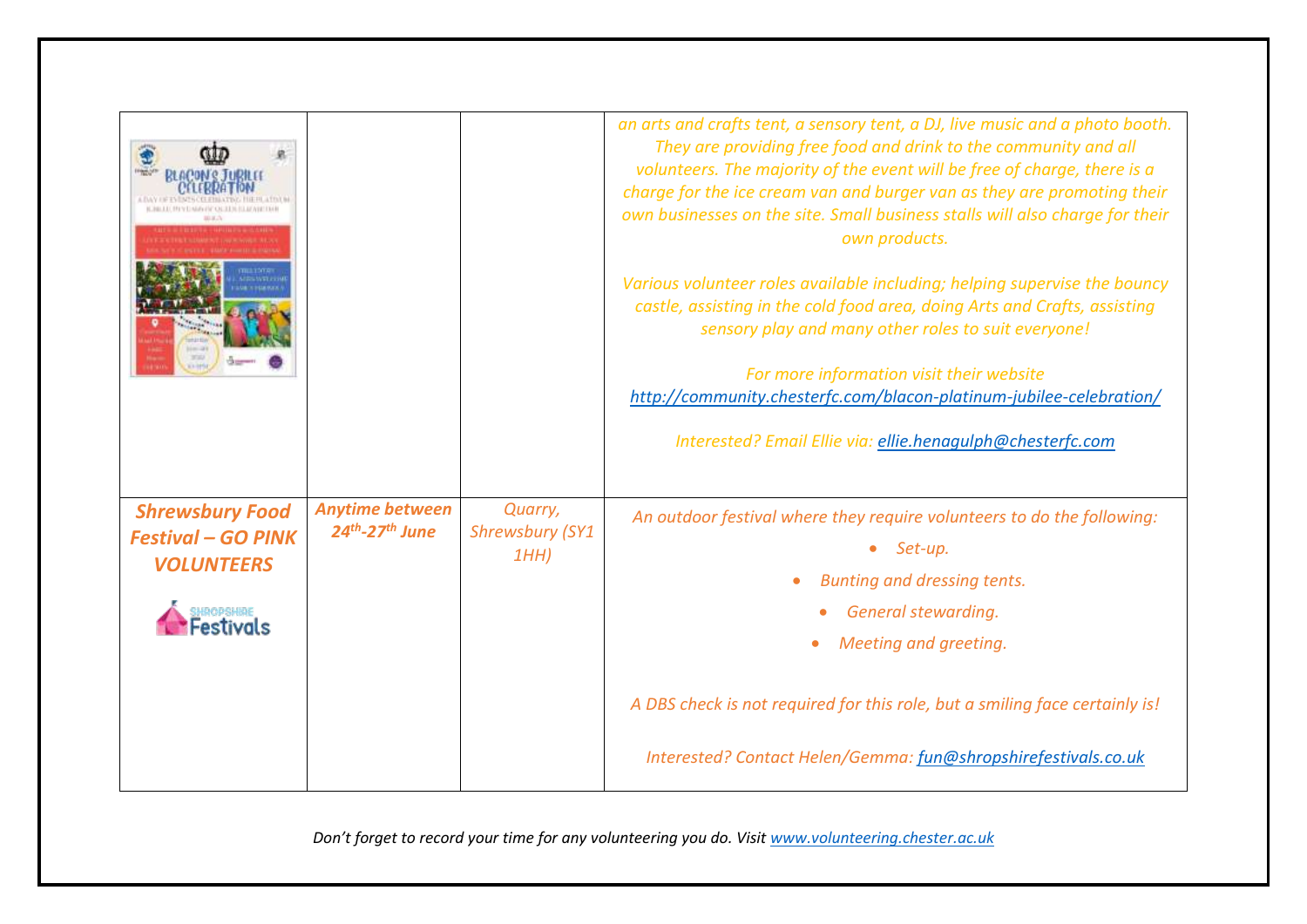| <b>Record LERC -</b><br><b>MICRO-</b><br><b>VOLUNTEERING/</b><br><b>WILDLIFE</b><br><b>RECORDING DAYS</b> | <b>One off event</b><br>days starting on<br>$28th$ June<br>See Eventbrite for<br>specific dates. | <b>Usually Chester</b><br>Zoo | RECORD is the local environmental records centre for Cheshire, Halton,<br><b>Warrington and Wirral</b><br>There are a number of dates and different events happening. To see what<br>these are please visit their Eventbrite page: RECORD LRC Events  <br>Eventbrite.                                                                                                                                                                                                                                                                                                                                                                                                         |
|-----------------------------------------------------------------------------------------------------------|--------------------------------------------------------------------------------------------------|-------------------------------|-------------------------------------------------------------------------------------------------------------------------------------------------------------------------------------------------------------------------------------------------------------------------------------------------------------------------------------------------------------------------------------------------------------------------------------------------------------------------------------------------------------------------------------------------------------------------------------------------------------------------------------------------------------------------------|
|                                                                                                           |                                                                                                  |                               | If you would like to volunteer, please email Iona: <i>Iona@record-Irc.co.uk</i><br>If you would like to attend as a member of the public, you need to register<br>through Eventbrite for each day you would like to attend.                                                                                                                                                                                                                                                                                                                                                                                                                                                   |
| Stick 'n' Step -<br><b>CHARITY</b><br><b>VOLUNTEER -</b><br><b>TRIBUTES ON THE</b><br><b>HILL</b>         | $1st - 3rd$ July                                                                                 | Frodsham                      | At Stick 'n' Step we support children and young people with cerebral palsy<br>and their families across the northwest.<br>Can you help by donating your time to a worthy cause this summer whilst<br>enjoying a summer festival? This festival celebrates some of the best in<br>class Tribute acts in the UK. Each day has a different theme starting with<br>Bootlegger's Indie Night on the Friday, BIG Star's Day on the Saturday and<br>the Family Fun Day on the Sunday.<br>We are looking for enthusiastic, reliable, and flexible volunteers<br>Interested? Visit our website<br>https://volunteering.chester.ac.uk/details/669/ for more information or to<br>apply. |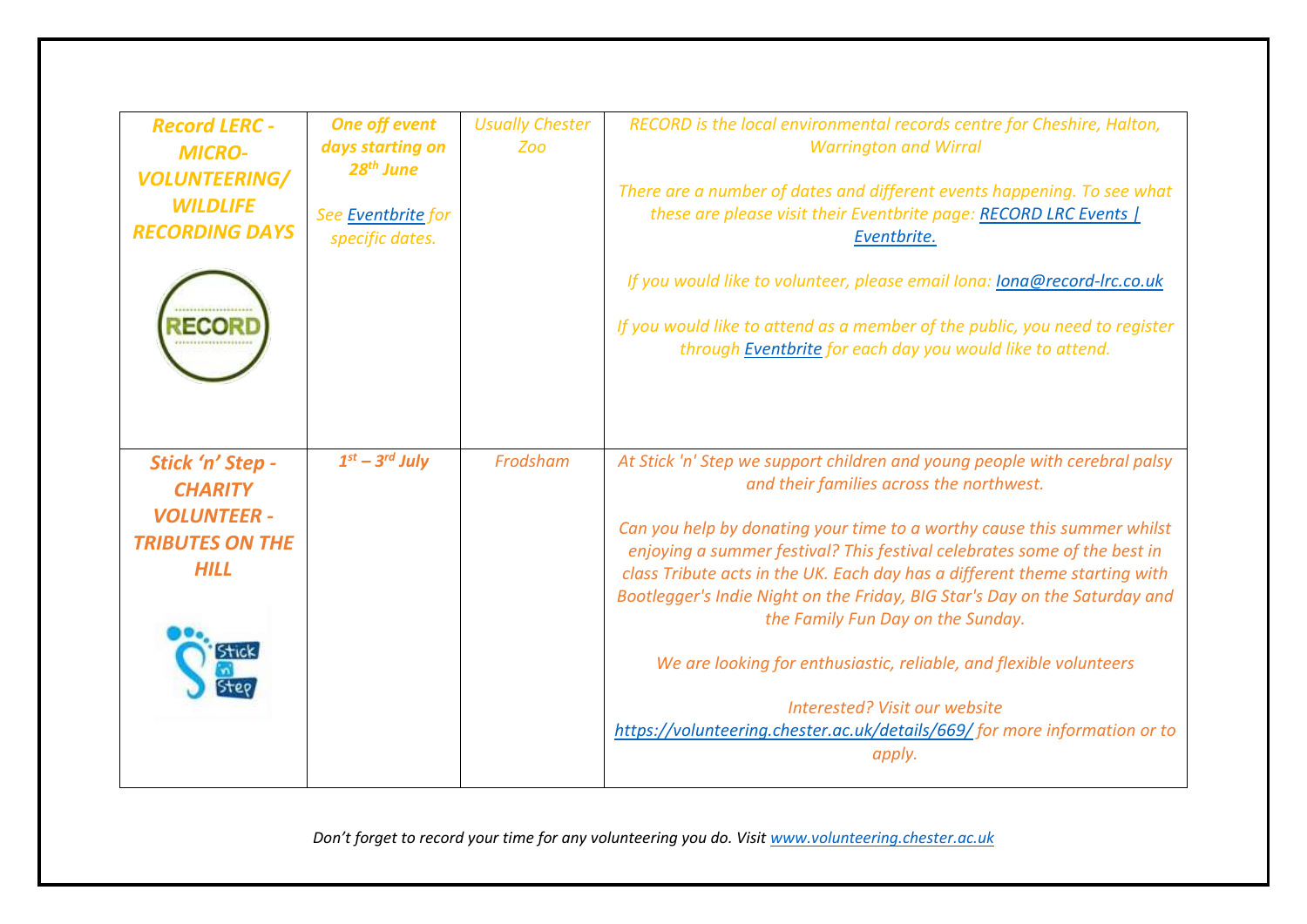| <b>Neuromuscular</b><br><b>Centre - EVENT</b><br><b>VOLUNTEER</b> @<br><b>LIVE IN THE PARK</b><br><b>NeuroMuscular</b><br>Centre | Saturday 9th July,<br>4.00pm-12.00pm<br>$\left($ approx. $\right)$ | Arley Hall &<br>Gardens,<br><b>Nantwich</b> | We are looking for volunteers in the following areas:<br>Supporting on the NMC stall - selling merchandise, raffle tickets,<br>and providing customer service.<br>Stewarding and crowd control.<br>$\bullet$<br>Ticket checking at the Event entrance gates.<br>$\bullet$<br>Car parking attendant.<br>Serving artists' refreshments backstage.<br>DBS not required. Expenses not paid.<br>The event webpage: https://www.nmcentre.com/product-page/live-in-the-<br>park-2022-at-arley-hall-sat-9th-july<br>Interested? Email Natasha: natasha. Froggatt@nmcentre.com                                           |
|----------------------------------------------------------------------------------------------------------------------------------|--------------------------------------------------------------------|---------------------------------------------|-----------------------------------------------------------------------------------------------------------------------------------------------------------------------------------------------------------------------------------------------------------------------------------------------------------------------------------------------------------------------------------------------------------------------------------------------------------------------------------------------------------------------------------------------------------------------------------------------------------------|
| <b>Hope House</b><br><b>Children's Hospice</b><br>$-BUCKET$<br><b>COLLECTION</b>                                                 | Saturday 9 <sup>th</sup> July<br>2022,<br>4:30pm-6:30pm            | Chester<br>Racecourse                       | In our two hospices, Hope House, Shropshire & Ty Gobaith, North Wales,<br>we provide specialist nursing care and support to children with conditions<br>so serious they are not expected to reach adulthood.<br>You will be expected to stand where allocated with a bucket and accept<br>donations from the public leaving the racecourse. No need to approach<br>them, as they will come to you if they wish to donate. You will be expected<br>to wear a Hope House t-shirt or other branded items to show which charity<br>you are collecting for.<br>Interested? Email Nicky: nicola.eyes@hopehouse.org.uk |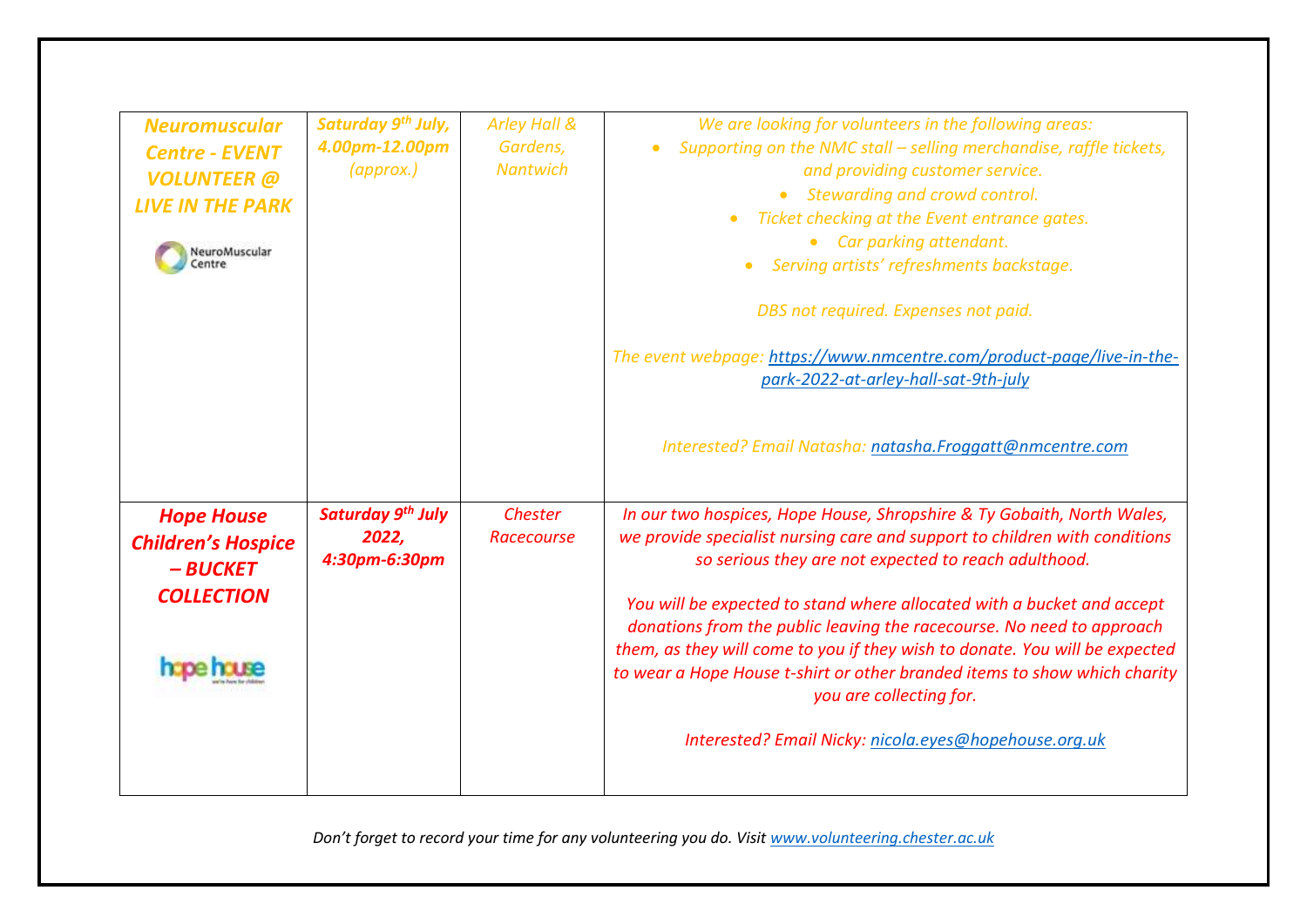| <b>Sense - HOLIDAYS</b><br><b>VOLUNTEER</b>                                                    | <b>Holidays take</b><br>place across the<br>summer on<br>various dates<br>between 15th<br>$July - 7th$<br>October 2022. | Holiday<br><b>locations</b><br>are: Essex,<br>Birmingham,<br>Kidderminster,<br>North Yorkshire,<br>Lake District,<br>Gloucestershire,<br>Derbyshire,<br>Lincolnshire,<br><b>Blackpool.</b> | Sense is a national disability charity, for everyone living with complex<br>disabilities or is deafblind. Sense is here to help people communicate and<br>experience the world. Every summer, adults and children with complex<br>disabilities pack their bags for action-packed Sense Holidays around the<br>UK.<br>These holidays are a chance to try something new and make friends and<br>memories that will last a lifetime. Holiday-makers might have a go at<br>dancing, horse riding or surfing - the possibilities are endless!<br>It's also a chance for families and carers to have a break from supporting<br>their loved ones for a week, safe in the knowledge that they're having fun. |
|------------------------------------------------------------------------------------------------|-------------------------------------------------------------------------------------------------------------------------|--------------------------------------------------------------------------------------------------------------------------------------------------------------------------------------------|-------------------------------------------------------------------------------------------------------------------------------------------------------------------------------------------------------------------------------------------------------------------------------------------------------------------------------------------------------------------------------------------------------------------------------------------------------------------------------------------------------------------------------------------------------------------------------------------------------------------------------------------------------------------------------------------------------|
|                                                                                                |                                                                                                                         |                                                                                                                                                                                            | This is a one-week residential volunteering opportunity.<br>Applications must be in by Friday 1st July.                                                                                                                                                                                                                                                                                                                                                                                                                                                                                                                                                                                               |
|                                                                                                |                                                                                                                         |                                                                                                                                                                                            | Full training given.<br><b>Interested? Visit our website</b>                                                                                                                                                                                                                                                                                                                                                                                                                                                                                                                                                                                                                                          |
|                                                                                                |                                                                                                                         |                                                                                                                                                                                            | https://volunteering.chester.ac.uk/details/670/ for more information or to<br>apply.                                                                                                                                                                                                                                                                                                                                                                                                                                                                                                                                                                                                                  |
| <b>Hospice of the Good</b><br><b>Shepherd - CHESTER</b><br><b>SPARKLE WALK</b><br><b>EVENT</b> | Friday 17 <sup>th</sup> June,<br>8:30pm-11:30pm                                                                         | <b>Grosvenor Park,</b><br>Chester (then<br>throughout the<br>city)                                                                                                                         | Chester Sparkle Walk is a 5km sponsored walk held by the Hospice of the<br>Good Shepherd to help raise funds for the Hospice. The walk sets off from<br>Grosvenor Park at 10pm and finishes at Chester Amphitheatre. The route<br>passes through Grosvenor Park, along the River and over Old Dee Bridge<br>through Handbridge and then crosses back over Grosvenor Bridge and<br>through town under the Eastgate Clock to the Amphitheatre. Marshal<br>volunteers will be allocated a point along the route to help to ensure all                                                                                                                                                                    |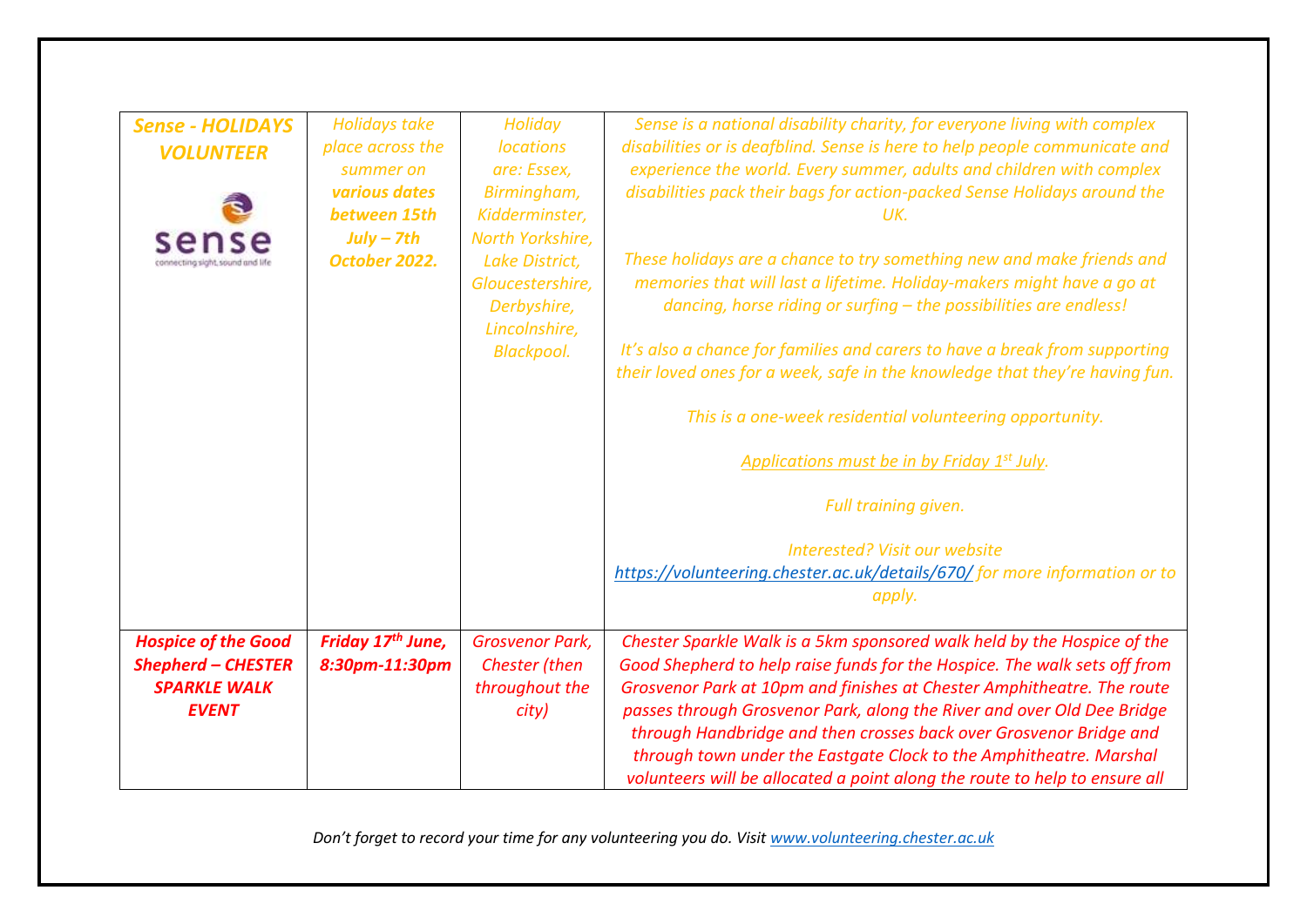|                                                                                 |                                                                                                                                   |                                  | participants are kept on the correct route, give directions and cheer<br>everyone on. Volunteers do not need to be DBS checked for the event.<br>Further information about the event and the work the Hospice does can be<br>found here: https://www.hospiceofthegoodshepherd.com/gs-<br>events/chester-sparkle-walk-2022/<br>Interested? Email Nicola via: Nicola.suggitt@hotmail.co.uk                                                                                                                                                                                                                                                                                                                                                                                                                                        |
|---------------------------------------------------------------------------------|-----------------------------------------------------------------------------------------------------------------------------------|----------------------------------|---------------------------------------------------------------------------------------------------------------------------------------------------------------------------------------------------------------------------------------------------------------------------------------------------------------------------------------------------------------------------------------------------------------------------------------------------------------------------------------------------------------------------------------------------------------------------------------------------------------------------------------------------------------------------------------------------------------------------------------------------------------------------------------------------------------------------------|
| <b>Mary's Meals-</b><br><b>AFRICA OYE</b><br><b>FESTIVAL</b><br>mary's<br>meals | Saturday 18 <sup>th</sup> or<br>Sunday 19th July,<br>between<br>12.00pm-6.00pm<br>(even an hour<br>would be<br><i>fantastic!)</i> | <b>Sefton Park,</b><br>Liverpool | Mary's Meals provides chronically hungry children with one meal every<br>school day, encouraging education that can lift them out of poverty in later<br>life.<br>Volunteers required to help to run an information stall for Mary's Meals at<br>the Africa Oye festival, giving out leaflets, answering queries and<br>encouraging people to sign up as supports and/or volunteers (there will be<br>other volunteers and staff there to help too, you wouldn't be expected to<br>do this on your own!).<br>Travel expenses can be claimed.<br>Training to register as a volunteer takes just two hours and can be done<br>online.<br>Contact Anna Houghton, anna.houghton@marysmeals.org.uk, for further<br>information about how to register as a volunteer - this would need to be<br>done by Friday 10 <sup>th</sup> June. |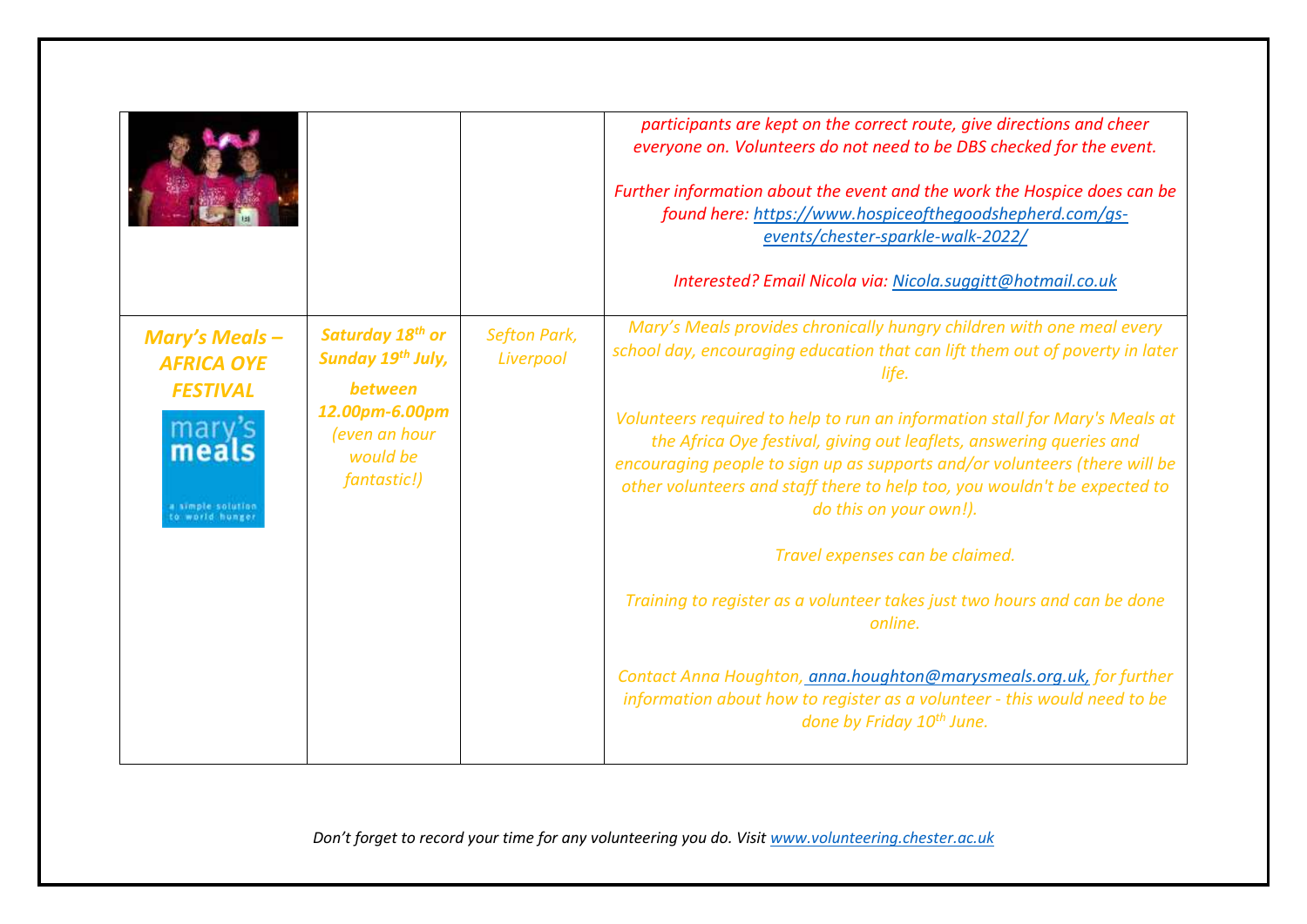| <b>Campus Children's</b><br><b>Holidays - GROUP</b><br><b>LEADER</b><br>chuaren s nou c | <b>Volunteers are</b><br>required for 1<br>week between<br>23rd July-27th<br><b>August</b> | <b>Merseyside</b>                        | They are an entirely voluntary student-run charity that provide free respite<br>holidays for children aged 6 -13 from Liverpool.<br>Volunteers will act as Group Leaders and look after a small group of<br>children for 1 week of the summer project.<br>Campus runs two types of summer projects - residential and non-<br>residential - where they stay in the Liverpool area and take the children out<br>for daily activities throughout the week. During the day, volunteers will<br>accompany the children on activities which include trips to the beach,<br>roller blading and going to a theme park! The role of the volunteer is to<br>accompany the children on activities and ensure the children are safe and<br>having fun!<br>Campus is a great opportunity to not only have a huge amount of fun<br>yourself, but to also develop skills whilst working with children and as part<br>of a team. All accommodation and food will be provided. Campus just asks<br>that volunteers make their own way to the site, but they can arrange pick-<br>ups and drop-offs at train stations.<br>Interested? Visit our website for more information or to apply. |
|-----------------------------------------------------------------------------------------|--------------------------------------------------------------------------------------------|------------------------------------------|-------------------------------------------------------------------------------------------------------------------------------------------------------------------------------------------------------------------------------------------------------------------------------------------------------------------------------------------------------------------------------------------------------------------------------------------------------------------------------------------------------------------------------------------------------------------------------------------------------------------------------------------------------------------------------------------------------------------------------------------------------------------------------------------------------------------------------------------------------------------------------------------------------------------------------------------------------------------------------------------------------------------------------------------------------------------------------------------------------------------------------------------------------------------------|
| <b>Minerva Arts-</b><br><b>DRAMA</b><br><b>WORKSHOP</b><br><b>VOLUNTEERS</b>            | <b>Monday 25th July</b><br>2022,<br>12.00pm-2.00pm                                         | <b>Middlewich</b><br>Community<br>Centre | Minerva Arts run eight Youth Theatres across Cheshire.<br>DBS required. Support youth theatre members during a drama workshop;<br>helping and encouraging them to engage. Taking part in activities in order<br>to model positive behaviours.                                                                                                                                                                                                                                                                                                                                                                                                                                                                                                                                                                                                                                                                                                                                                                                                                                                                                                                           |
|                                                                                         |                                                                                            |                                          | For more information visit their website: www.minervaarts.com                                                                                                                                                                                                                                                                                                                                                                                                                                                                                                                                                                                                                                                                                                                                                                                                                                                                                                                                                                                                                                                                                                           |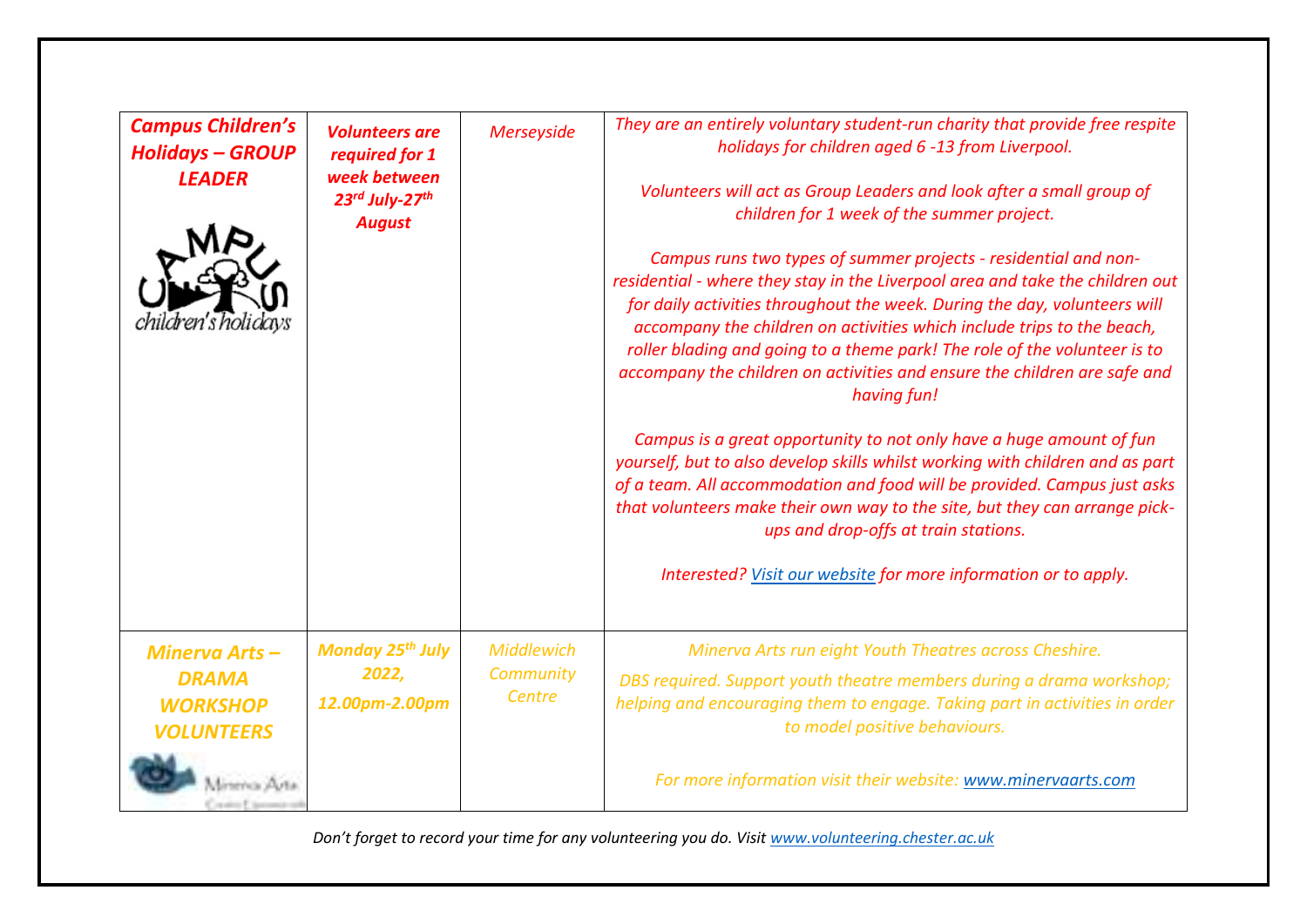|                                                                                                                   |                                                             |                                          | Interested? Email Mandy youththeatre@minervaarts.com                                                                                                                                                                                                                                                                                                                                                                                                                                                                                                                                                                                                                                                                                  |
|-------------------------------------------------------------------------------------------------------------------|-------------------------------------------------------------|------------------------------------------|---------------------------------------------------------------------------------------------------------------------------------------------------------------------------------------------------------------------------------------------------------------------------------------------------------------------------------------------------------------------------------------------------------------------------------------------------------------------------------------------------------------------------------------------------------------------------------------------------------------------------------------------------------------------------------------------------------------------------------------|
| <b>Heswall Disabled</b><br><b>Children's Holiday</b><br><b>Fund -</b><br><b>RESIDENTIAL</b><br><b>CAMP HELPER</b> | 13th-20th August                                            | Barnstondale,<br>Wirral.                 | They provide a residential camp for disabled children.<br>Volunteers will stay on camp for a week and work as part of a team to<br>provide care and great experiences for the children (including activities<br>and day trips).<br>Care experience is not required as any training and mentoring is provided.<br>If you have any skills or talents they can use on camp they'd be delighted<br>to include them!<br>They carry out safety recruitment checks and will apply for an Enhanced<br>DBS for you. Expenses to attend camp are paid for by the charity.<br>For more info: www.heswallcamp.org.uk and see our YouTube videos<br>https://youtu.be/VRbhoG50hi0<br>Closing date for applications is Sunday 31 <sup>st</sup> July. |
|                                                                                                                   |                                                             |                                          | Interested? Visit our website<br>https://volunteering.chester.ac.uk/details/520/for more information or to<br>apply.                                                                                                                                                                                                                                                                                                                                                                                                                                                                                                                                                                                                                  |
| Minerva Arts-<br><b>DRAMA</b><br><b>WORKSHOP</b><br><b>VOLUNTEERS</b>                                             | <b>Monday 15th</b><br><b>August 2022,</b><br>12.00pm-2.00pm | <b>Middlewich</b><br>Community<br>Centre | Minerva Arts run eight Youth Theatres across Cheshire.<br>DBS required. Support youth theatre members during a drama workshop;<br>helping and encouraging them to engage. Taking part in activities in order<br>to model positive behaviours.                                                                                                                                                                                                                                                                                                                                                                                                                                                                                         |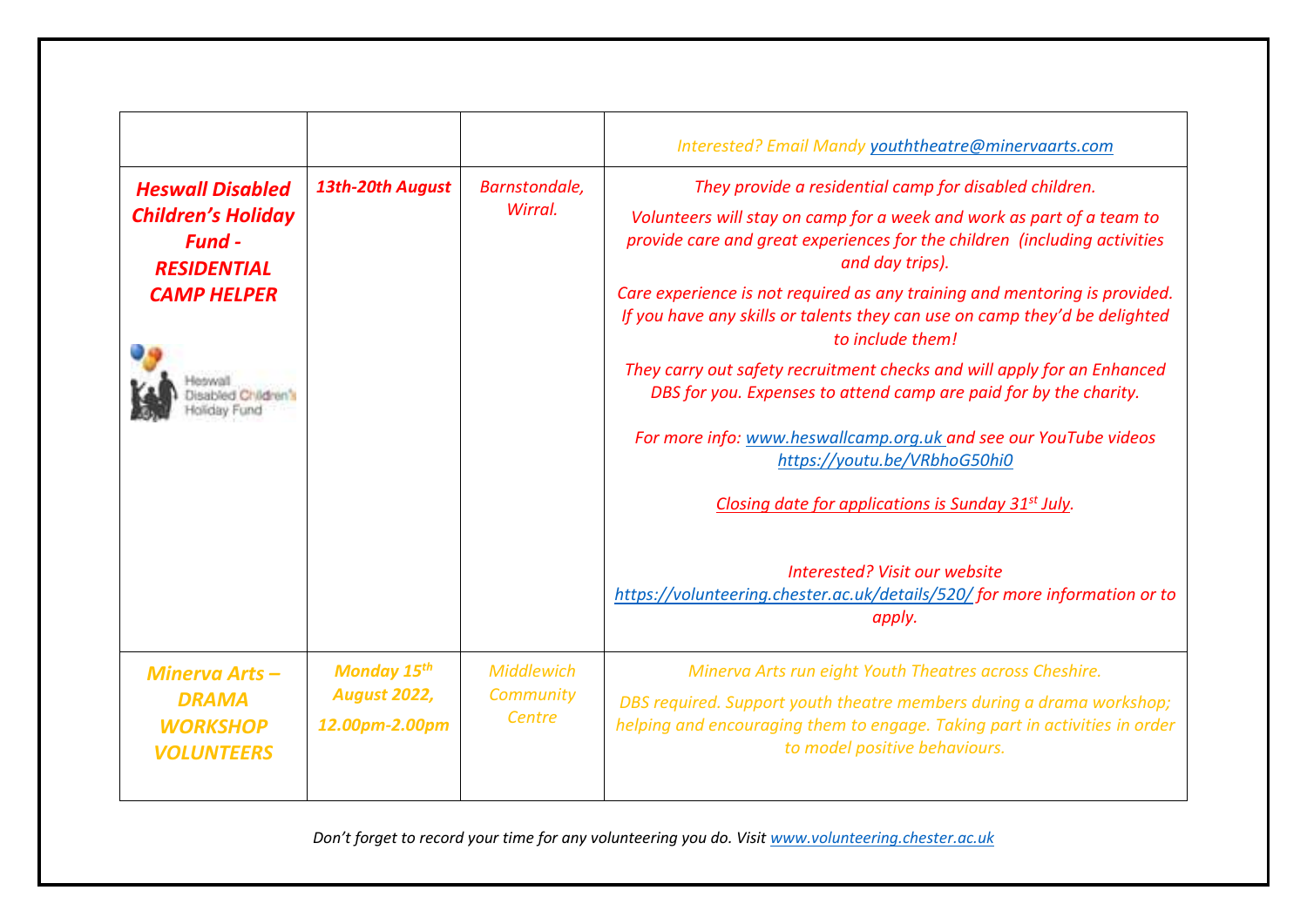| merica Arta.                                                                                                                     |                                    |                                  | For more information visit their website: www.minervaarts.com<br>Interested? Email Mandy via: youththeatre@minervaarts.com                                                                                                                                                                                                                                                                                                                                                                                               |
|----------------------------------------------------------------------------------------------------------------------------------|------------------------------------|----------------------------------|--------------------------------------------------------------------------------------------------------------------------------------------------------------------------------------------------------------------------------------------------------------------------------------------------------------------------------------------------------------------------------------------------------------------------------------------------------------------------------------------------------------------------|
| <b>Parkinson's UK -</b><br><b>CHARITY WALK</b><br><b>EVENT CHAMPION</b><br><b>PARKINSON'S</b><br><b>FIND A CURE.</b><br>JOIN US. | 11 <sup>th</sup> September<br>2022 | Shrewsbury<br><b>Town Centre</b> | To help on the day, and possibly the day before, for this charity walk in<br>Shrewsbury town.<br>To mark the route, welcome walkers, event manage, and help in other<br>ways as requested (such as marketing the walk on social media,<br>entertaining the walkers with music, dancing etc.).<br>It's up to you to suggest the ways you can help!<br>Interested? Visit our website<br>https://volunteering.chester.ac.uk/details/679/ for more information or to<br>apply.                                               |
| <b>Roy castle Lung</b><br><b>Cancer Foundation</b><br>- DELAMERE<br><b>DASH</b>                                                  | 18 <sup>th</sup> September<br>2022 | <b>Delamere Forest</b>           | Volunteering for the UK's only Lung Cancer charity is great experience, as<br>not do you enable them to fund lifesaving research into the UK's biggest<br>killer, but it also stands out on your CV!<br>They are hosting their biggest run to date in the beautifully scenic<br>Delamere Forest. Due to the size of this event they need volunteers to help<br>marshal the event; indicating the way, cheering, and being welcoming to<br>the runners.<br>No DBS check is required, and they do pay reasonable expenses. |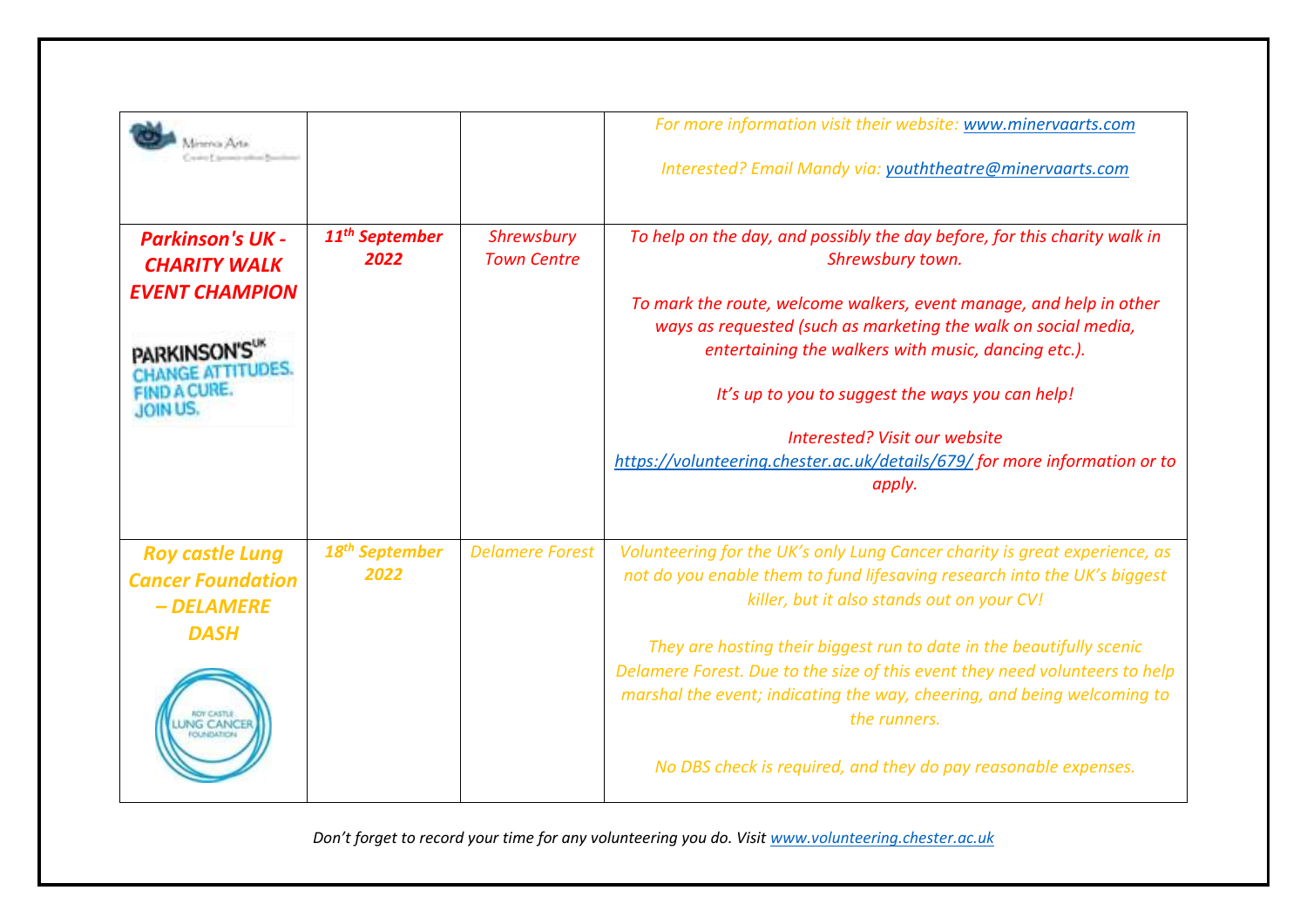|                                                                                                             |                                                                                                                       |                                          | Interested? Contact Cameron via: Cameron.cooke@roycastle.org                                                                                                                                                                                                                                                                                                                        |
|-------------------------------------------------------------------------------------------------------------|-----------------------------------------------------------------------------------------------------------------------|------------------------------------------|-------------------------------------------------------------------------------------------------------------------------------------------------------------------------------------------------------------------------------------------------------------------------------------------------------------------------------------------------------------------------------------|
| <b>Shropshire</b><br>Oktoberfest! - GO<br><b>PINK VOLUNTEERS</b><br><b>SHROPSHIRE</b><br>Festivals          | Anytime between<br>$30th September -$<br>1 <sup>st</sup> October                                                      | Quarry,<br><b>Shrewsbury (SY1</b><br>1HH | An outdoor festival where we need staff to do the following:<br>Set-up.<br>Bunting and dressing tents.<br>General stewarding.<br>Meeting and greeting.<br>A DBS check is not required for this role, but a smiling face certainly is!<br>Interested? Contact Helen/Gemma: fun@shropshirefestivals.co.uk                                                                             |
| <b>Passion for</b><br><b>Learning Careers</b><br>Carnival-<br><b>DEMONSTRATOR</b><br><b>OF IT EQUIPMENT</b> | $14th$ June<br>Approx. 8:30am -<br>3pm                                                                                | Chester<br>Racecourse                    | Help the University, as part of their Digital On Tour project, to help<br>demonstrate/support IT equipment (3D scanners, 3D printers, AR, VR<br>Headsets) at the event. A short face to face session with a member of staff<br>at the university can be arranged on the use of the equipment prior to the<br>event.<br>Interested? Contact Alex: a.foster@chester.ac.uk             |
| <b>Community and</b><br><b>Events Volunteer</b><br>cancer research                                          | Friday 24th June,<br><b>Sunday 26th June,</b><br>Tuesday 28th June,<br>Friday 22nd July,<br><b>Friday 12th August</b> | Liverpool/Lancash<br>ire/Halton          | On Sunday 26th June, we're looking for a small team of volunteers<br>to help us on our large-scale Cycle of Hope event, which sees participants<br>span either 60km or 60 miles of cycling across Merseyside and Lancashire<br>(Southport through to Chorley etc and returning to Southport Rugby Club).<br>The other dates, is to be a confident and friendly face at our in-store |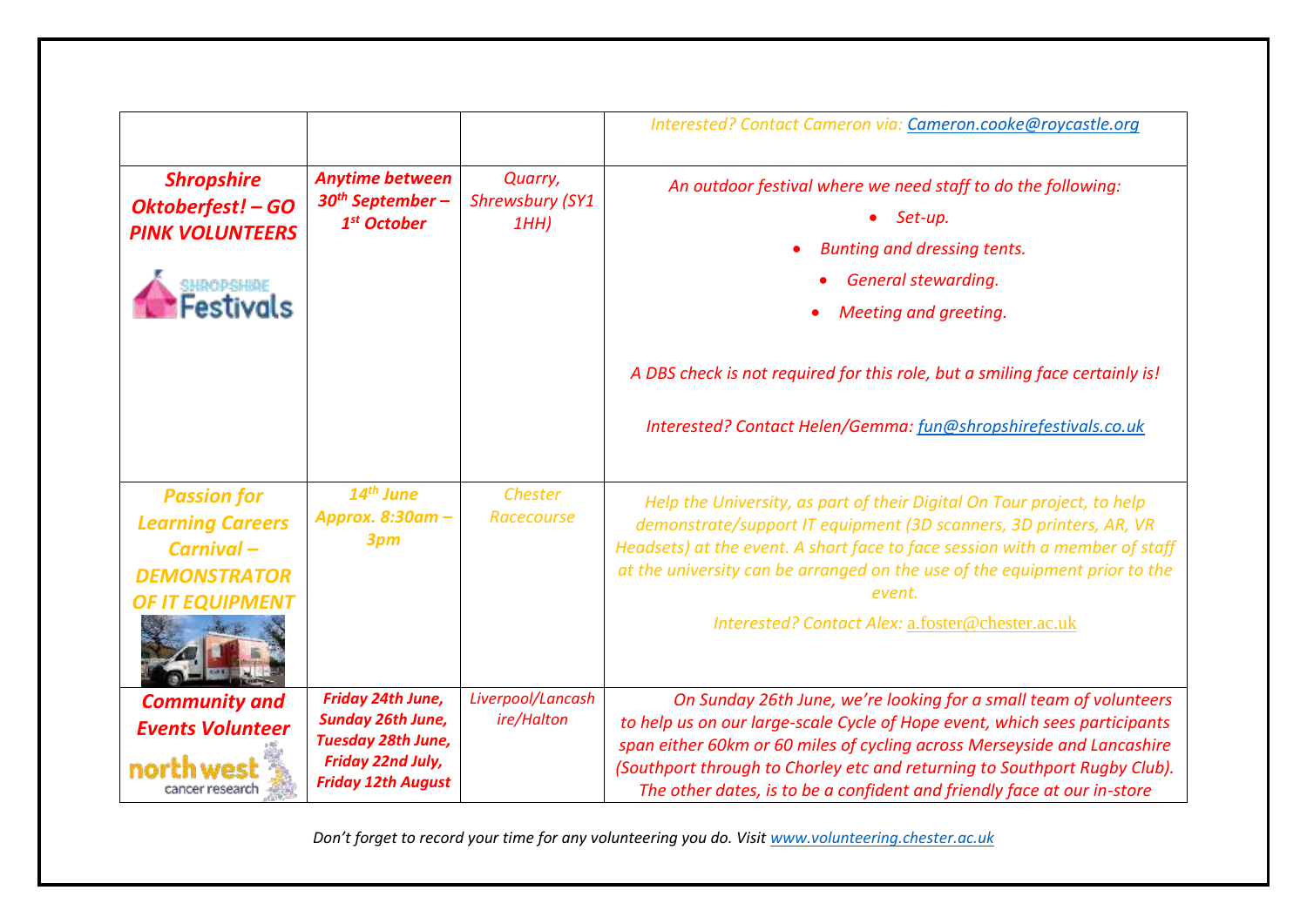|                                        | (range of times,<br>but Sunday 26th<br><b>June could be 6am-</b>               |                                     | bucket collections across Merseyside, Halton and Warrington. No DBS<br>check required. Expenses are paid for public transport and/or mileage of<br>£0.45p a mile.                                                                                                                                                                                                                                                       |
|----------------------------------------|--------------------------------------------------------------------------------|-------------------------------------|-------------------------------------------------------------------------------------------------------------------------------------------------------------------------------------------------------------------------------------------------------------------------------------------------------------------------------------------------------------------------------------------------------------------------|
|                                        | $6pm/10am-4pm$<br>others are usually<br>10:30-4:30pm).                         |                                     | To find out more about North West Cancer Research as an independent<br>local charity, striving to put our region's cancer needs first, head to:<br>www.nwcr.org                                                                                                                                                                                                                                                         |
|                                        |                                                                                |                                     | Interested? Contact: tess@nwcr.org                                                                                                                                                                                                                                                                                                                                                                                      |
| <b>Art Gallery</b><br><b>Volunteer</b> | <b>Flexible hours,</b><br>$24^{th}$ August - 30 <sup>th</sup><br><b>August</b> | <b>CASC Art Gallery,</b><br>Chester | Help out with CASC Art Gallery's art exhibition that will take place over the<br>August Bank Holiday weekend.                                                                                                                                                                                                                                                                                                           |
|                                        |                                                                                |                                     | Volunteers are needed with the installation day and the take down day, as<br>well as the 4 days when they are open to the public.                                                                                                                                                                                                                                                                                       |
| Contemporary Art Space Chester         |                                                                                |                                     | On the installation day, volunteers will help artists sign in and find their<br>exhibition space. Volunteers will not be involved with the installation of the<br>pieces but will assist in other ways, such as making sure the artists are<br>signed in and have everything they need. During the exhibition volunteers<br>are needed to welcome members of the public at the front desk and show<br>them where to go. |
|                                        |                                                                                |                                     | Interested in helping out? Email: fronteerart@gmail.com                                                                                                                                                                                                                                                                                                                                                                 |

## <span id="page-11-0"></span>**RETAIL**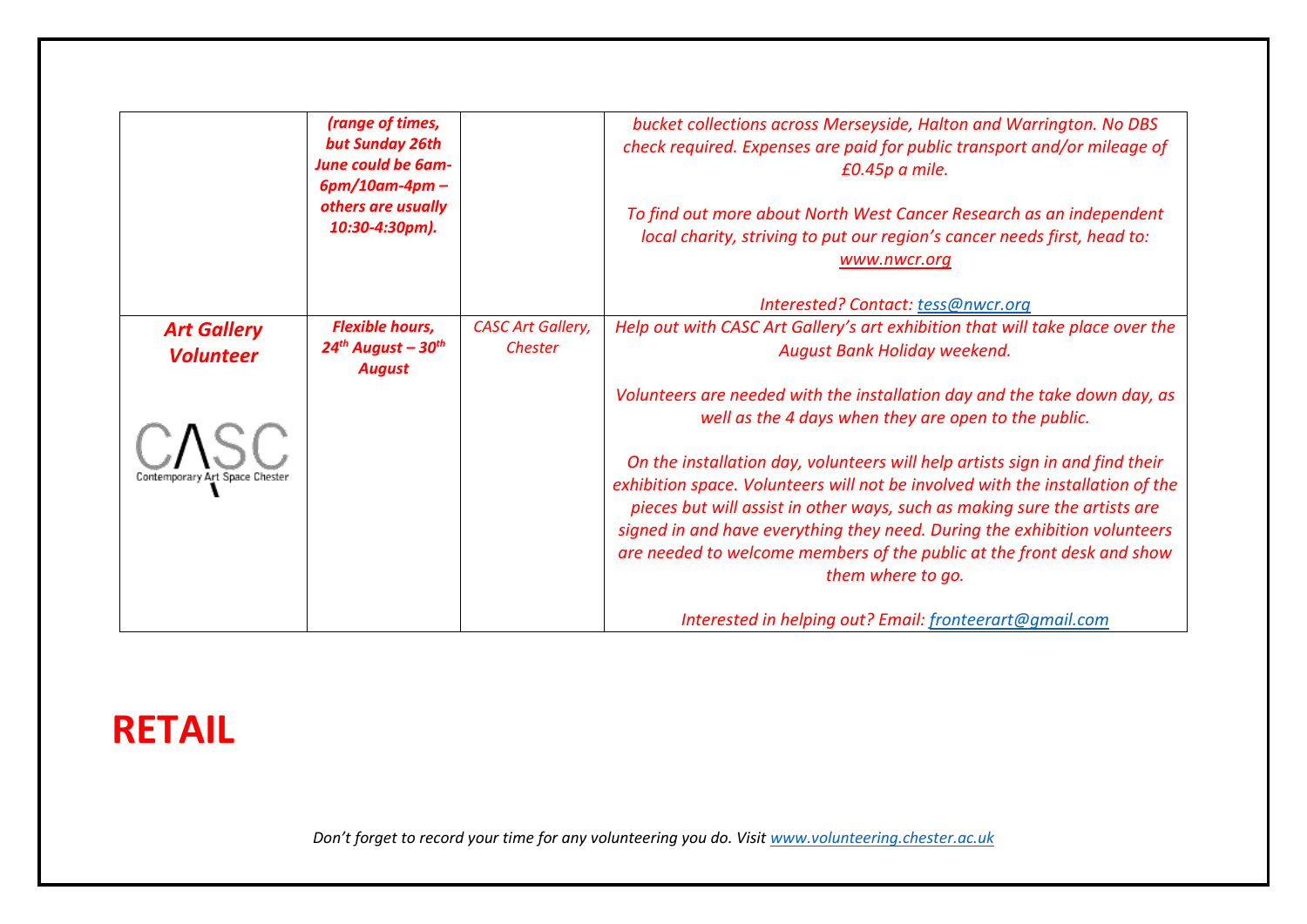| <b>Name of</b><br><b>Volunteering</b>                                                 | Date(s) &<br><b>Time(s) required</b>                   | <b>Location</b>                                                     | <b>Information</b>                                                                                                                                                                                                                                                                                                                                                                                                                                                                                                                                                                                                                                          |
|---------------------------------------------------------------------------------------|--------------------------------------------------------|---------------------------------------------------------------------|-------------------------------------------------------------------------------------------------------------------------------------------------------------------------------------------------------------------------------------------------------------------------------------------------------------------------------------------------------------------------------------------------------------------------------------------------------------------------------------------------------------------------------------------------------------------------------------------------------------------------------------------------------------|
| <b>Koala Northwest -</b><br><b>CHARITY SHOP</b><br><b>VOLUNTEER</b>                   | <b>Anytime Monday -</b><br>Saturday,<br>9.00am -4.30pm | <b>Moreton</b><br><b>Village or</b><br>Claughton<br>Village, Wirral | Koala Northwest is a family support charity based in Birkenhead (Wirral),<br>who provide a variety of support services for parents with a child under 11<br>years of age.<br>The role includes: Steaming stock, processing donations, increasing online<br>sales, using the till, engaging with customers, learning about the wider<br>organisation to engage the community, hanging, stock take and other shop<br>floor or stock room tasks.<br>For more info visit: https://koalanw.co.uk/<br>Interested? Email: saraatherton@koalanw.co.uk                                                                                                               |
| <b>Roy Castle Lung</b><br><b>Cancer Foundation</b><br>– Retail<br><b>Volunteering</b> | <b>Flexible</b>                                        | In any of our<br>shops across<br>the Northwest                      | Volunteering for the UK's only Lung Cancer charity is great experience, as not<br>do you enable them to fund lifesaving research into the UK's biggest killer,<br>but it also stands out on your CV!<br>They have numerous retail shops around Chester, Liverpool and Manchester<br>that offers great experience in the retail sector. The type of skills you will<br>develop include; great interpersonal skills, money management,<br>organisational skills and creativity. Your role will include; stock taking, till<br>operation, welcoming shoppers, and creating interesting displays.<br>Interested? Email Cameron via: Cameron.cooke@roycastle.org |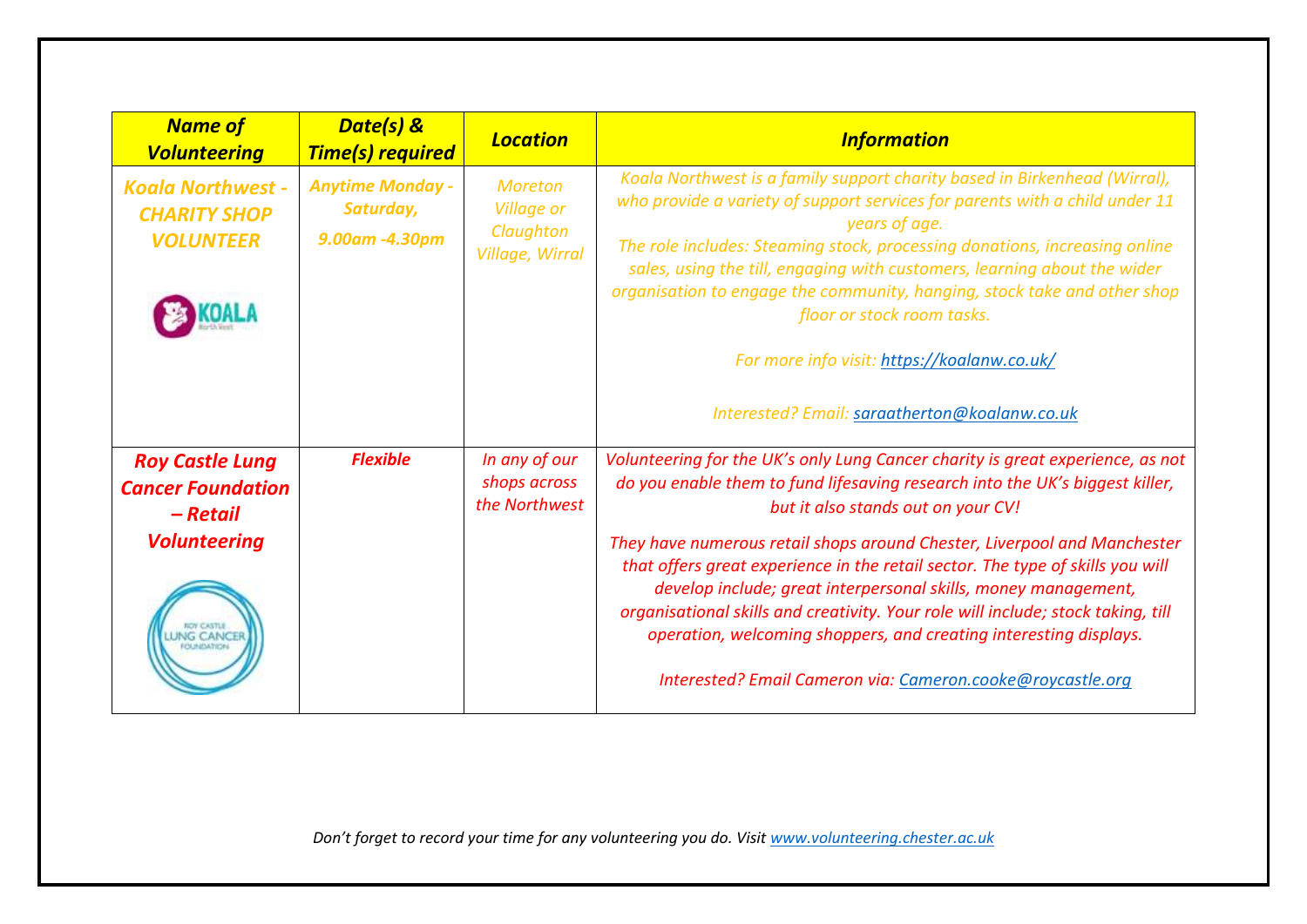| <b>Age UK - SHOP</b><br><b>VOLUNTEER</b>                                                | 6+hours per week                                    | A range of<br>shops around<br>Chester/<br><b>Cheshire</b> and<br><b>Nationwide</b>                                                               | Age UK is the country's leading charity dedicated to helping everyone make<br>the most of later life. They provide services and support at a national and<br>local level to inspire, enable and support older people through life's<br>challenges.<br>Their amazing volunteers help to keep charity shops running like clockwork<br>and are an essential part of everything that they do. Charity shops raise vital<br>funds that help support a wide range of services - services that are more in<br>demand than ever before, and as such they need your support more than<br>everl<br>Roles include: Welcoming and serving customers, keeping the shop tidy,<br>sorting donations, or helping with a wide range of other tasks.<br>Interested? For more information about these roles and apply visit our<br>website: https://volunteering.chester.ac.uk/details/549/ |
|-----------------------------------------------------------------------------------------|-----------------------------------------------------|--------------------------------------------------------------------------------------------------------------------------------------------------|--------------------------------------------------------------------------------------------------------------------------------------------------------------------------------------------------------------------------------------------------------------------------------------------------------------------------------------------------------------------------------------------------------------------------------------------------------------------------------------------------------------------------------------------------------------------------------------------------------------------------------------------------------------------------------------------------------------------------------------------------------------------------------------------------------------------------------------------------------------------------|
| <b>Hope House</b><br><b>Children's</b><br><b>Hospices - RETAIL</b><br><b>ASSISTANTS</b> | <b>Throughout the</b><br>summer (can be<br>ongoing) | Chester (but<br>other stores<br>looking for<br>volunteers as<br>well in<br>Shropshire,<br>North Wales,<br>other parts of<br>Cheshire &<br>Powys) | Hope House Children's Hospice are looking for people to help in their shops!<br>Don't worry if you have not worked in retail before, as they have experienced<br>shop teams who will support you and provide training.<br>With flexible hours to fit around you, and positions across Shropshire, North<br>Wales, Cheshire and Powys, all you need is bags of enthusiasm and a<br>willingness to make the difference to support the children and their families.<br><b>Interested? Contact:</b><br>Nicola Eyes (nicola.eyes@hopehouse.org.uk) at their Chester Store or<br>Di Murr (volunteer@hopehouse.org.uk) for all other stores.                                                                                                                                                                                                                                    |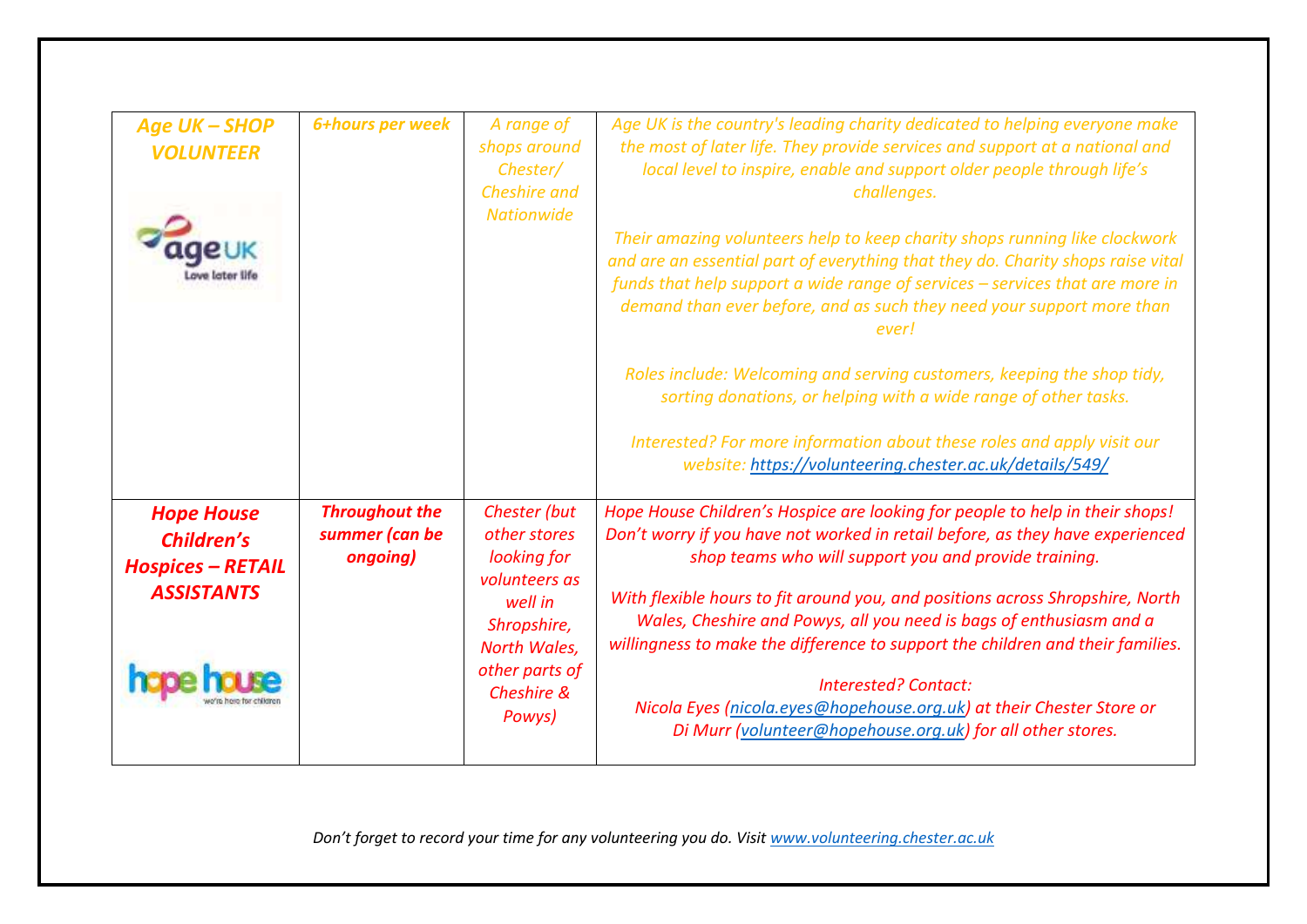# <span id="page-14-0"></span>**YOUNG PEOPLE**

| <b>Name of</b><br><b>Volunteering</b>  | Date(s) &<br><b>Time(s) required</b> | <b>Location</b>                                   | <b>Information</b>                                                                                                                                                                                                                               |
|----------------------------------------|--------------------------------------|---------------------------------------------------|--------------------------------------------------------------------------------------------------------------------------------------------------------------------------------------------------------------------------------------------------|
| <b>Live! Cheshire</b>                  | 3-4 hours per week                   | <b>New Scence</b>                                 | Live! is a small charity based in Chester and works with young people and                                                                                                                                                                        |
| <b>VOLUNTEER</b>                       |                                      | Centre,                                           | adults with a range of disabilities.                                                                                                                                                                                                             |
| <b>YOUTH SUPPORT</b>                   |                                      | <b>Chester</b>                                    |                                                                                                                                                                                                                                                  |
| <b>WORKER</b>                          |                                      |                                                   | To assist in the development of high quality recreational and developmental<br>activities for young people with and without disabilities, with the support of                                                                                    |
|                                        |                                      |                                                   | qualified youth workers, care workers, specialist workers, other volunteers<br>and staff from external agencies.                                                                                                                                 |
|                                        |                                      |                                                   | Find out more about Live! Cheshire: https://livecheshire.org.uk/                                                                                                                                                                                 |
|                                        |                                      |                                                   | Interested? Visit our website for more information or to apply:<br>https://volunteering.chester.ac.uk/details/43/                                                                                                                                |
| <b>Koala North West</b><br>- PLAYGROUP | <b>Anytime Monday -</b><br>Saturday, | The Koala Hub,<br><b>Woodchurch</b><br>Rd, Wirral | Koala Northwest is a family support charity based in Birkenhead (Wirral),<br>who provide a variety of support services for parents with a child under 11<br>years of age.                                                                        |
| <b>VOLUNTEER</b>                       | 9.00am - 4.30pm                      |                                                   | Enhanced DBS required for group volunteer roles which Koala will pay for.                                                                                                                                                                        |
|                                        |                                      |                                                   | Main duties are; supporting parents and children in stay and play groups,<br>providing learning opportunities, engaging parents in child development,<br>supporting staff to plan structured sessions, playing with children, modelling<br>play. |
|                                        |                                      |                                                   | For more info https://koalanw.co.uk/                                                                                                                                                                                                             |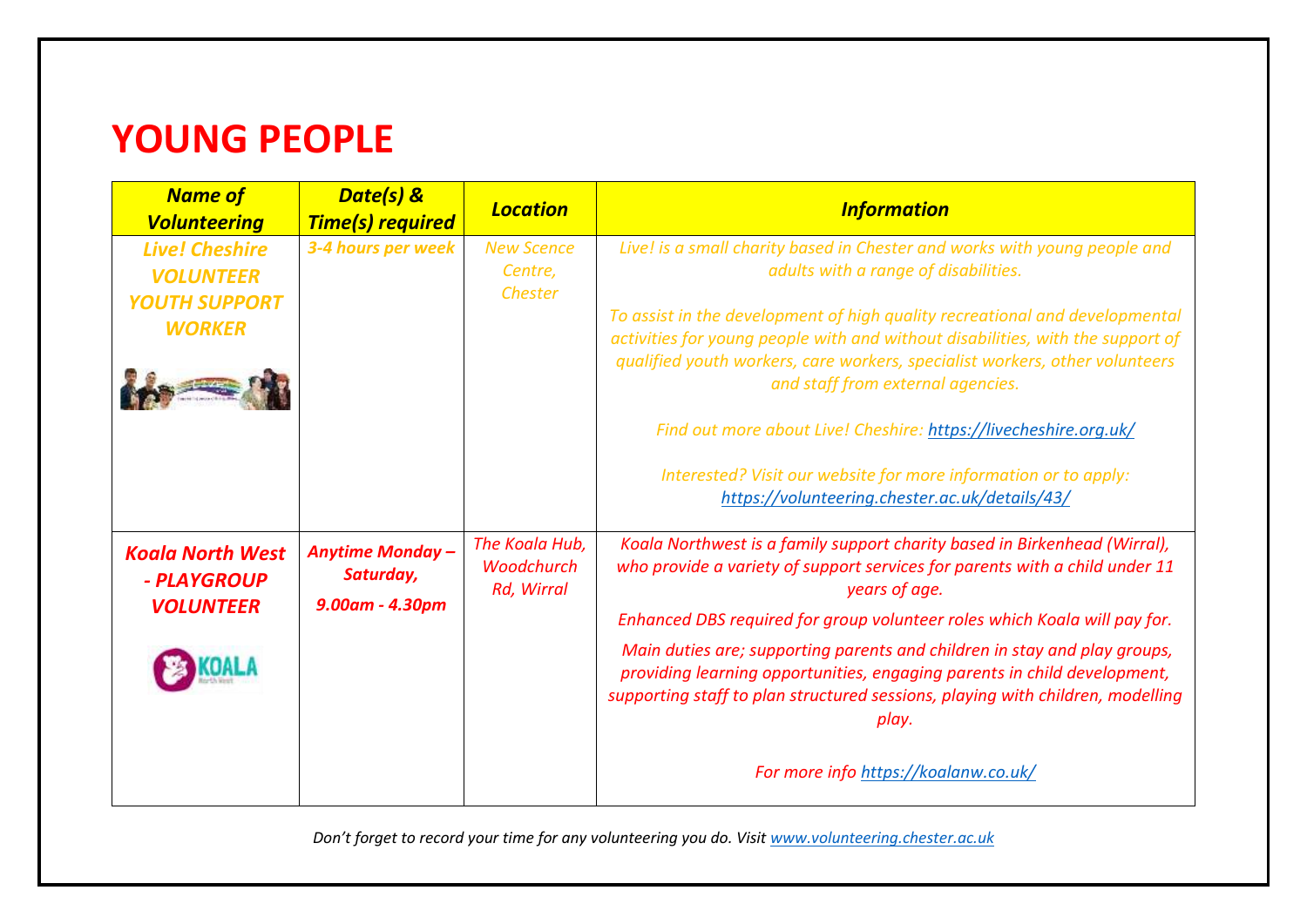|                                                                           |                                           |                                                    | Interested? Email saraatherton@koalanw.co.uk                                                                                                                                        |
|---------------------------------------------------------------------------|-------------------------------------------|----------------------------------------------------|-------------------------------------------------------------------------------------------------------------------------------------------------------------------------------------|
| <b>Action Tutoring -</b><br><b>VOLUNTEER</b><br><b>TUTOR (MATHS &amp;</b> | 5-6-week<br>commitment over<br>the summer | Either online or<br>within a school<br>environment | Action Tutoring tackles educational inequality by offering free Maths and<br>English tutoring to disadvantaged pupils.                                                              |
| <b>ENGLISH)</b>                                                           |                                           |                                                    | Volunteer as a Maths or English Tutor with Action Tutoring for one hour a<br>week, either in school or online, and you will be helping these young people<br>reach their potential. |
| action of<br>tutoring                                                     |                                           |                                                    | For more information and the application form visit:<br>www.actiontutoring.org.uk/volunteer                                                                                         |

# <span id="page-15-0"></span>**BUDDYING/BEFRIENDING**

| <b>Name of</b><br><b>Volunteering</b>                          | Date(s) &<br><b>Time(s) required</b> | <b>Location</b>  | <b>Information</b>                                                                                                                                                              |
|----------------------------------------------------------------|--------------------------------------|------------------|---------------------------------------------------------------------------------------------------------------------------------------------------------------------------------|
| <b>Sense VIRTUAL</b><br><b>BUDDY</b><br><b>VOLUNTEER</b><br>S) | 1 hour per week                      | <b>From home</b> | Sense is a national disability charity, for everyone living with complex<br>disabilities or is deafblind. Sense is here to help people communicate and<br>experience the world. |
| sense<br>connecting sight, sound and life                      |                                      |                  | Sense Virtual Buddying volunteers make a real difference in supporting<br>young people and adults who may be lonely or isolated. Sense matches                                  |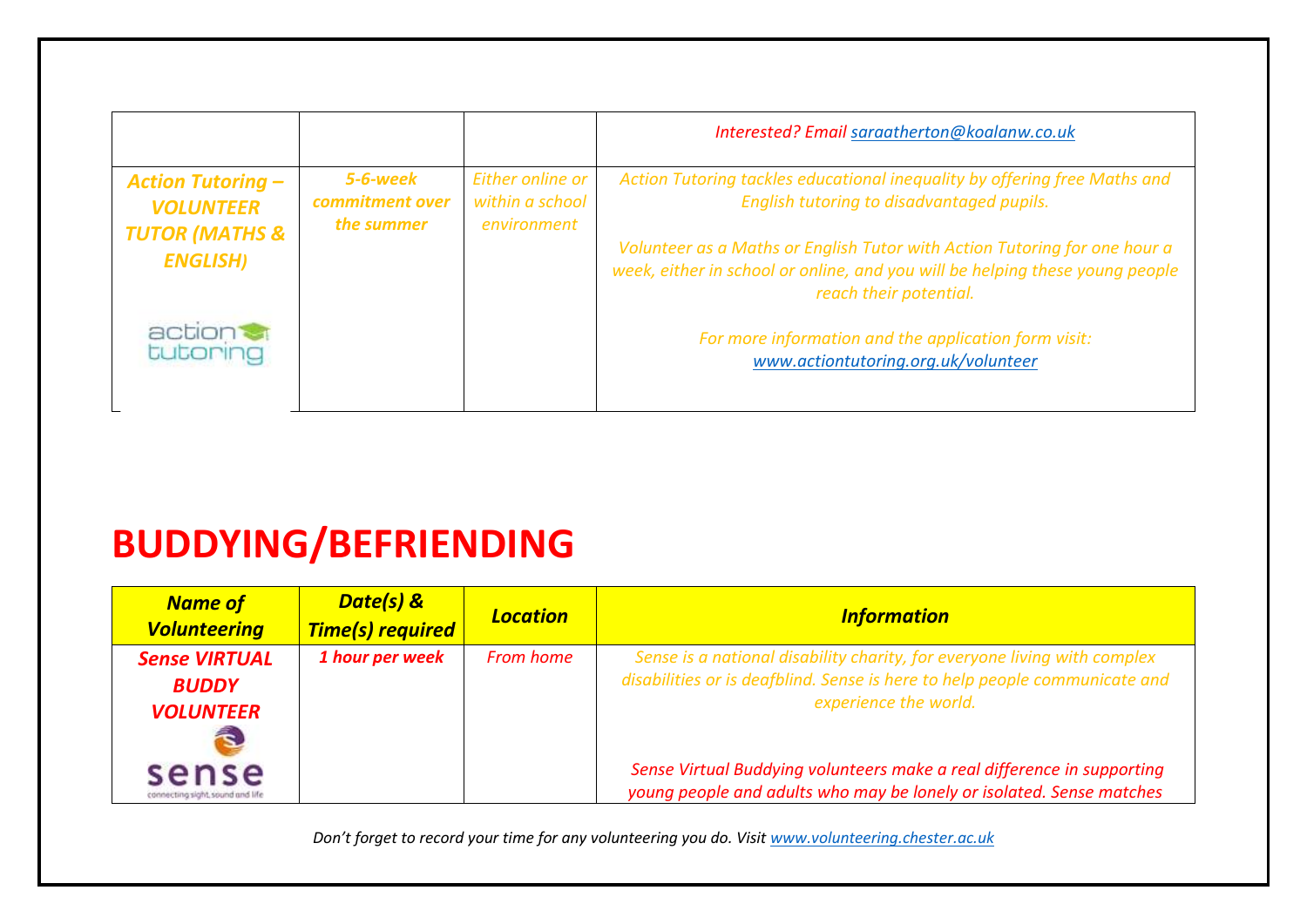|                                                                    |                 |                  | volunteers with disabled people to meet for an hour a week on Zoom or over<br>the phone. Their volunteers have spent thousands of hours with their buddies<br>- learning new skills, having fun, and forming fantastic friendships. Sense<br>matches each volunteer with someone who has similar interests, to make<br>sure you have a great time. You and your buddy choose a time that suits you,<br>and you can decide what activities you'd like to do together.<br>Full training given.<br>Interested? See our website for more information and to apply:<br>https://volunteering.chester.ac.uk/details/689/ |
|--------------------------------------------------------------------|-----------------|------------------|-------------------------------------------------------------------------------------------------------------------------------------------------------------------------------------------------------------------------------------------------------------------------------------------------------------------------------------------------------------------------------------------------------------------------------------------------------------------------------------------------------------------------------------------------------------------------------------------------------------------|
| <b>Age UK Cheshire -</b><br><b>TELEPHONE</b><br><b>BEFRIENDERS</b> | 1 hour per week | <b>From home</b> | The Age UK Cheshire Telephone Befriending is a telephone befriending<br>service that operates across the whole of Cheshire. The service is for people<br>who are over 50 and experiencing loneliness or isolation and would like<br>regular companionship through a weekly phone call.                                                                                                                                                                                                                                                                                                                            |
|                                                                    |                 |                  | Clients and volunteers will be matched, and the volunteer will arrange<br>regular calls. This could be a little as 15-20 minutes a week and all we ask is<br>that you commit to calling on a regular weekly basis.<br>You will be matched with an older person who would benefit from having a<br>regular call. If you decide to volunteer for their new service, all they ask is<br>that you can commit to calling your client on a regular basis. This could be a<br>weekday, an evening or at a weekend (whatever suits you both the best).                                                                    |
|                                                                    |                 |                  | Interested? See our website for more information and to apply:<br>https://volunteering.chester.ac.uk/details/483/                                                                                                                                                                                                                                                                                                                                                                                                                                                                                                 |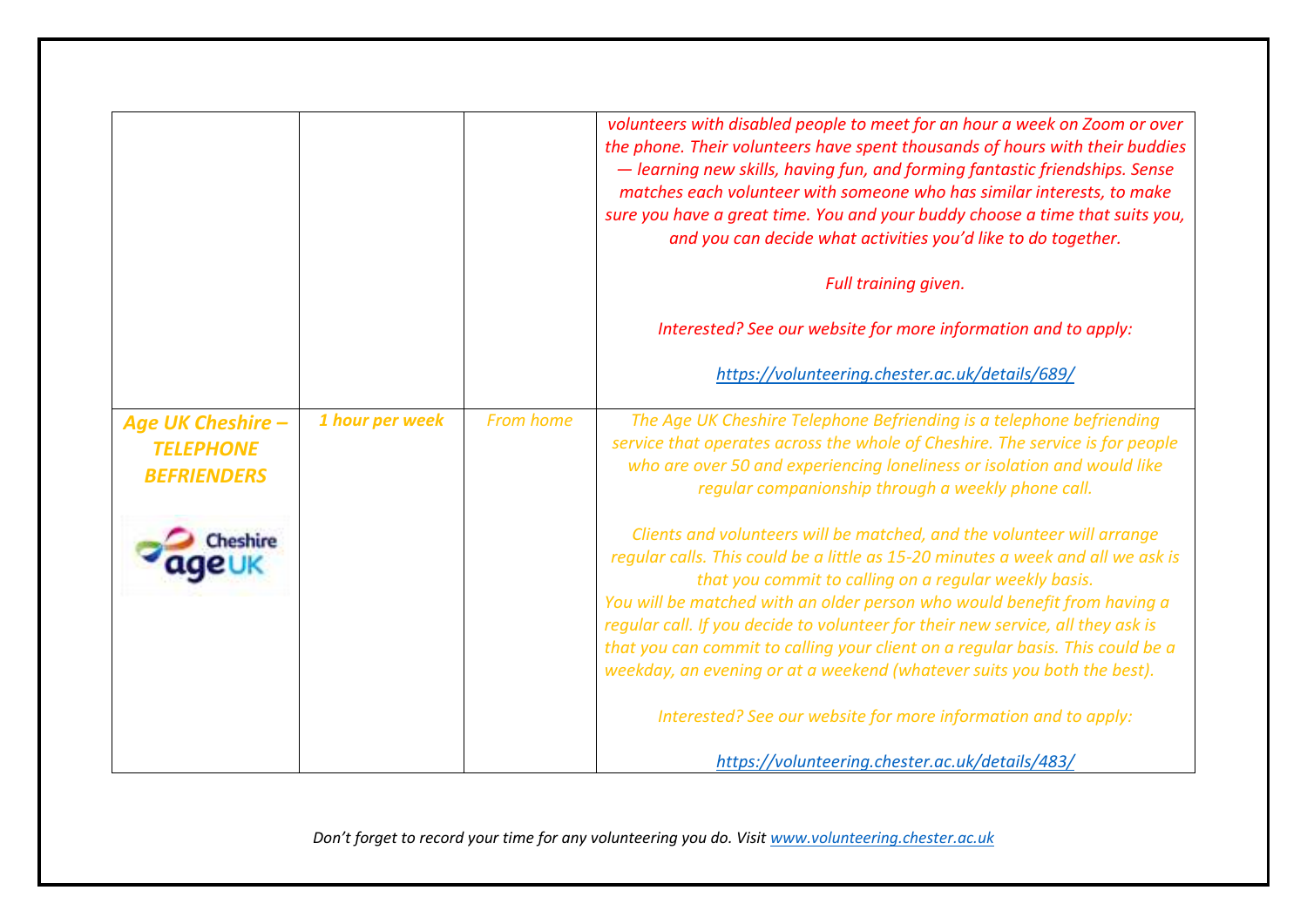| SnowAngels-                                          | <b>Time to suit</b> | <b>From home</b> | Snow Angels is a social enterprise (not for profit) organisation who support<br>older people throughout Cheshire through befriending.                                                                                                                                                                                                                                                                     |
|------------------------------------------------------|---------------------|------------------|-----------------------------------------------------------------------------------------------------------------------------------------------------------------------------------------------------------------------------------------------------------------------------------------------------------------------------------------------------------------------------------------------------------|
| <b>TELEPHONE</b><br><b>BEFRIENDING</b><br>SnowAngels |                     |                  | This involves calling an older person, usually on a weekly basis, for a chat and<br>a positive conversation. Since March 2020 SnowAngels have had an increase<br>in younger volunteers, who have all had positive experiences making<br>connections with the older generation. They have said they have made new<br>friends and that the opportunity has had a positive impact on their mental<br>health. |
|                                                      |                     |                  | You will be supported by a Wellbeing Coordinator. The role also includes<br>giving feedback on conversations via email or text so that the case<br>management system is kept up-to-date.                                                                                                                                                                                                                  |
|                                                      |                     |                  | SnowAngels will carry out DBS checks.                                                                                                                                                                                                                                                                                                                                                                     |
|                                                      |                     |                  | Interested? Apply via their website:<br>http://www.snowangels.org.uk/get-involved/                                                                                                                                                                                                                                                                                                                        |

# <span id="page-17-0"></span>**IT/COMPUTING**

| <b>Name of</b>      | Date(s) &        |                 |                    |
|---------------------|------------------|-----------------|--------------------|
| <b>Volunteering</b> | Time(s) required | <b>Location</b> | <b>Information</b> |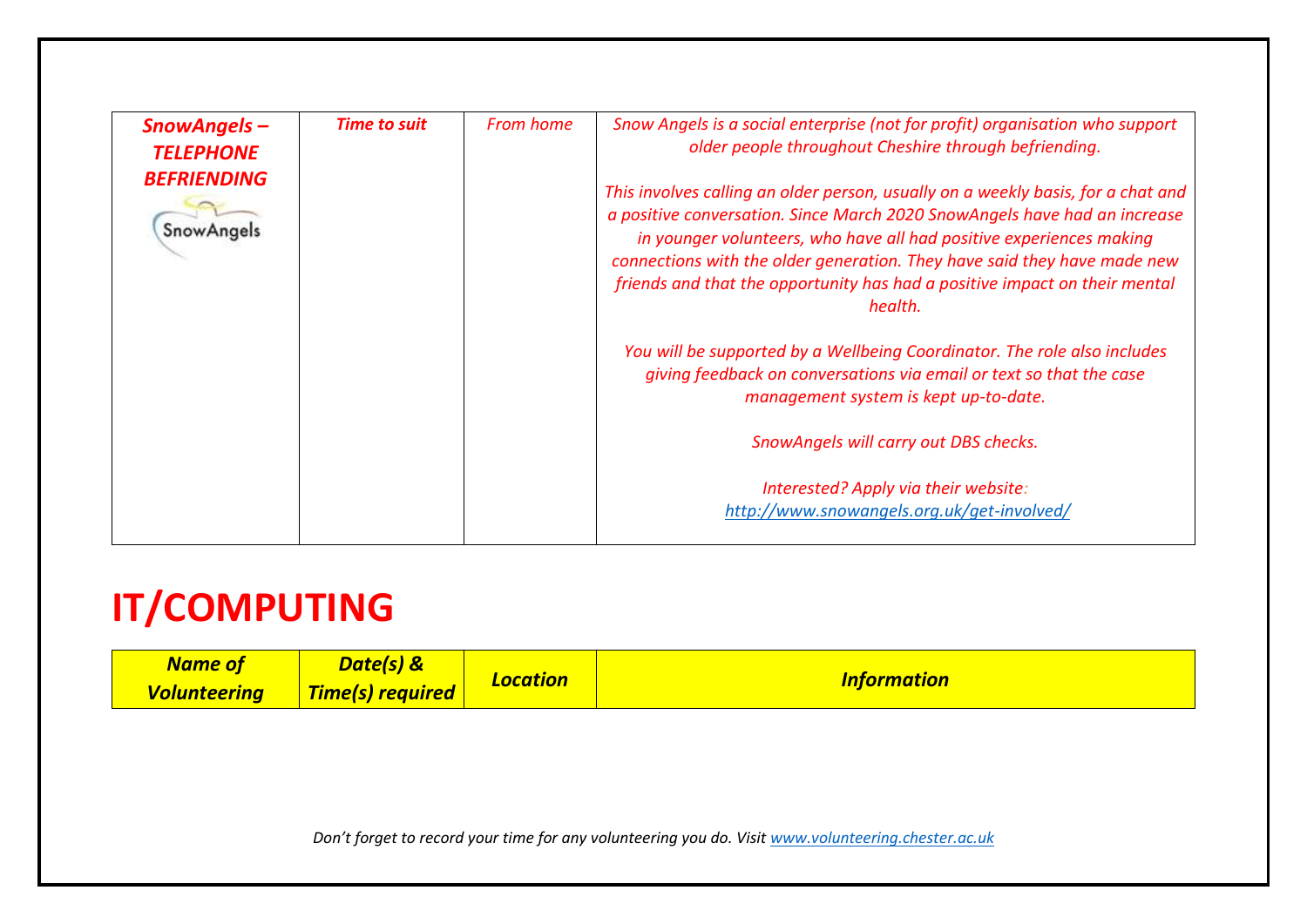| <b>Dial West Cheshire</b><br>- SOCIAL MEDIA<br><b>ASSISTANT</b><br>Dial | <b>Flexible</b> | <b>Working</b><br>remotely from<br>home                                                   | Dial West Cheshire formed in 2014 and today continues as a registered<br>charity, providing award winning services for disabled people.<br>The right candidate will become part of the Marketing Team with a focus on<br>managing social media. This role is ideally suited to someone with an interest<br>in one day undertaking a paid digital marketing role and looking to expand<br>their skills on their CV.<br>Interested? Email: jen.mcandrew@dialwestcheshire.org.uk                                                           |
|-------------------------------------------------------------------------|-----------------|-------------------------------------------------------------------------------------------|-----------------------------------------------------------------------------------------------------------------------------------------------------------------------------------------------------------------------------------------------------------------------------------------------------------------------------------------------------------------------------------------------------------------------------------------------------------------------------------------------------------------------------------------|
| <b>Record LERC -</b><br><b>COMMUNICATION</b><br><b>VOLUNTEER</b>        | <b>Flexible</b> | Can be done<br>from home                                                                  | RECORD is the local environmental records centre for Cheshire, Halton,<br><b>Warrington and Wirral.</b><br>A Communications Volunteer assists with communicating conservation<br>messages to online audiences. For example; through social media, blogs and on<br>our website. This role would suit people who have an interest in wildlife and<br>communicating with others, and are happy working on computers.<br>Interested? Visit our website https://volunteering.chester.ac.uk/details/532/<br>for more information or to apply. |
| <b>Options UK-</b><br><b>TECHNOLOGY</b><br><b>VOLUNTEER</b>             | <b>Flexible</b> | Mainly at<br>Liverpool city<br>centre (Options<br>main office) and<br>Merseyside<br>areas | Have you got good IT skills and are confident using technology? Why don't you<br>volunteer with Options in their IT team!<br>This is an exciting opportunity to meet new people, learn new skills and become<br>a part of a fabulous, innovative team.<br>Supporting the Innovations team with technology and learning new skills around<br>technology.                                                                                                                                                                                 |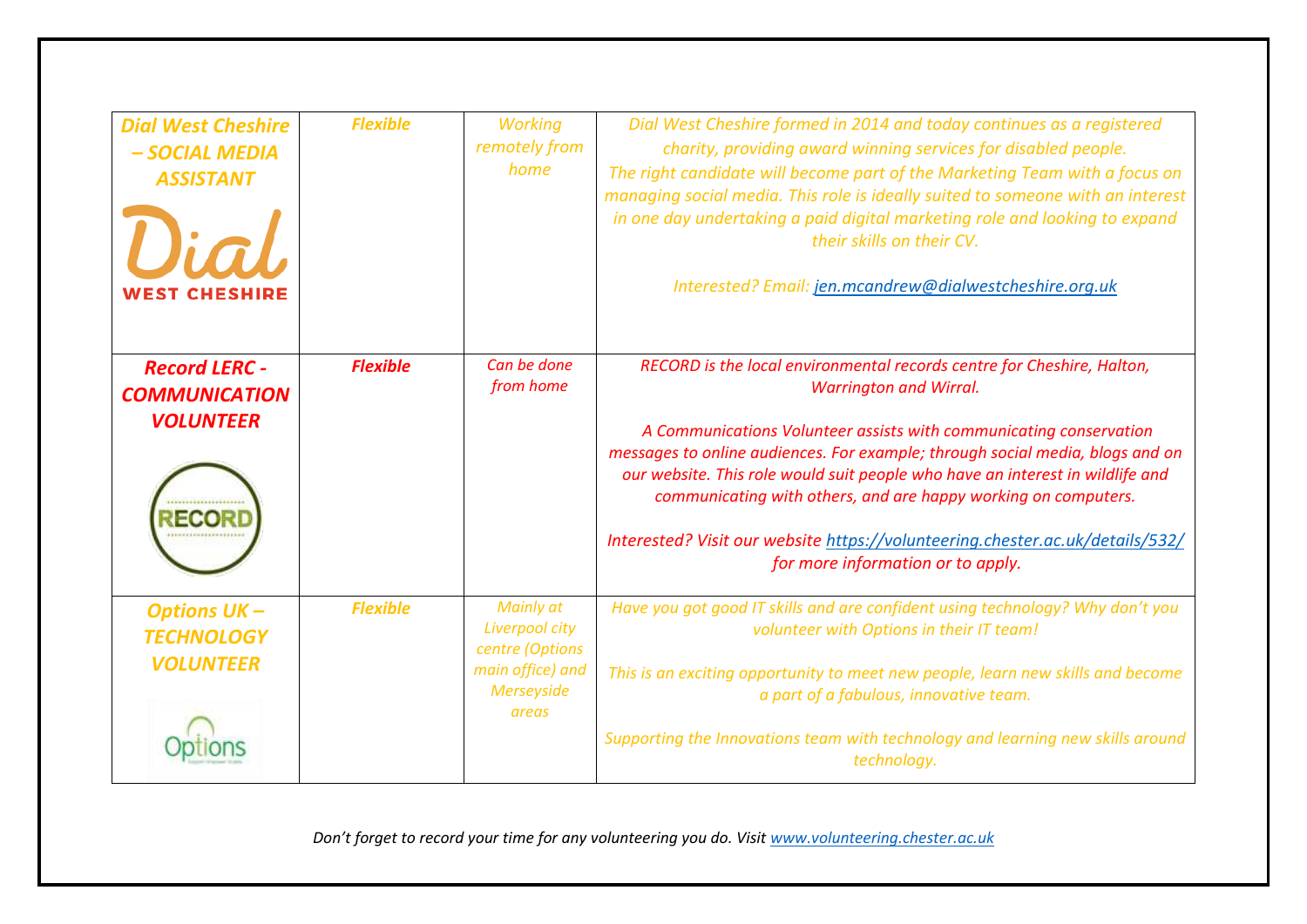|                                              |                 |                                          | A volunteer DBS check would need to be completed. Payments for travel<br>expenses are offered.                                                                                                 |
|----------------------------------------------|-----------------|------------------------------------------|------------------------------------------------------------------------------------------------------------------------------------------------------------------------------------------------|
|                                              |                 |                                          | Interested? Email: Recruitment@ofsl.org.uk                                                                                                                                                     |
| <b>Dial West Cheshire</b><br>- WEB DEVELOPER | <b>Flexible</b> | <b>Working</b><br>remotely from<br>home. | Dial West Cheshire formed in 2014 and today continues as a registered<br>charity, providing award winning services for disabled people.                                                        |
| Vial                                         |                 |                                          | Dial has a current website, but are endeavouring to perform a completely<br>new build and launch, so this is a really exciting time to join the team and get<br>involved with a great project! |
| <b>WEST CHESHIRE</b>                         |                 |                                          | Interested? Email: jen.mcandrew@dialwestcheshire.org.uk                                                                                                                                        |

# <span id="page-19-0"></span>**ANIMALS/CONSERVATION**

| <b>Record LERC-</b> | As and when you | <b>Recording can</b>                | RECORD is the local environmental records centre for Cheshire, Halton,                                                                                                                                                                                                                                                                                                                                                                                                                                      |
|---------------------|-----------------|-------------------------------------|-------------------------------------------------------------------------------------------------------------------------------------------------------------------------------------------------------------------------------------------------------------------------------------------------------------------------------------------------------------------------------------------------------------------------------------------------------------------------------------------------------------|
| <b>WILDLIFE</b>     | are free        | take place                          | <b>Warrington and Wirral</b>                                                                                                                                                                                                                                                                                                                                                                                                                                                                                |
| <b>RECORDER</b>     |                 | anywhere in<br>Chester/Cheshi<br>re | We are encouraging students to observe and record the native wildlife you<br>spot! Any wildlife observations are important to us, from common species<br>you see, to anything more unusual. Submitting wildlife records to us means<br>that they are available to conservationists and decision makers. This helps to<br>protect wildlife by increasing our understanding and building a picture of<br>what lives locally.<br>To find out how to get involved and submit your sightings, go to our website. |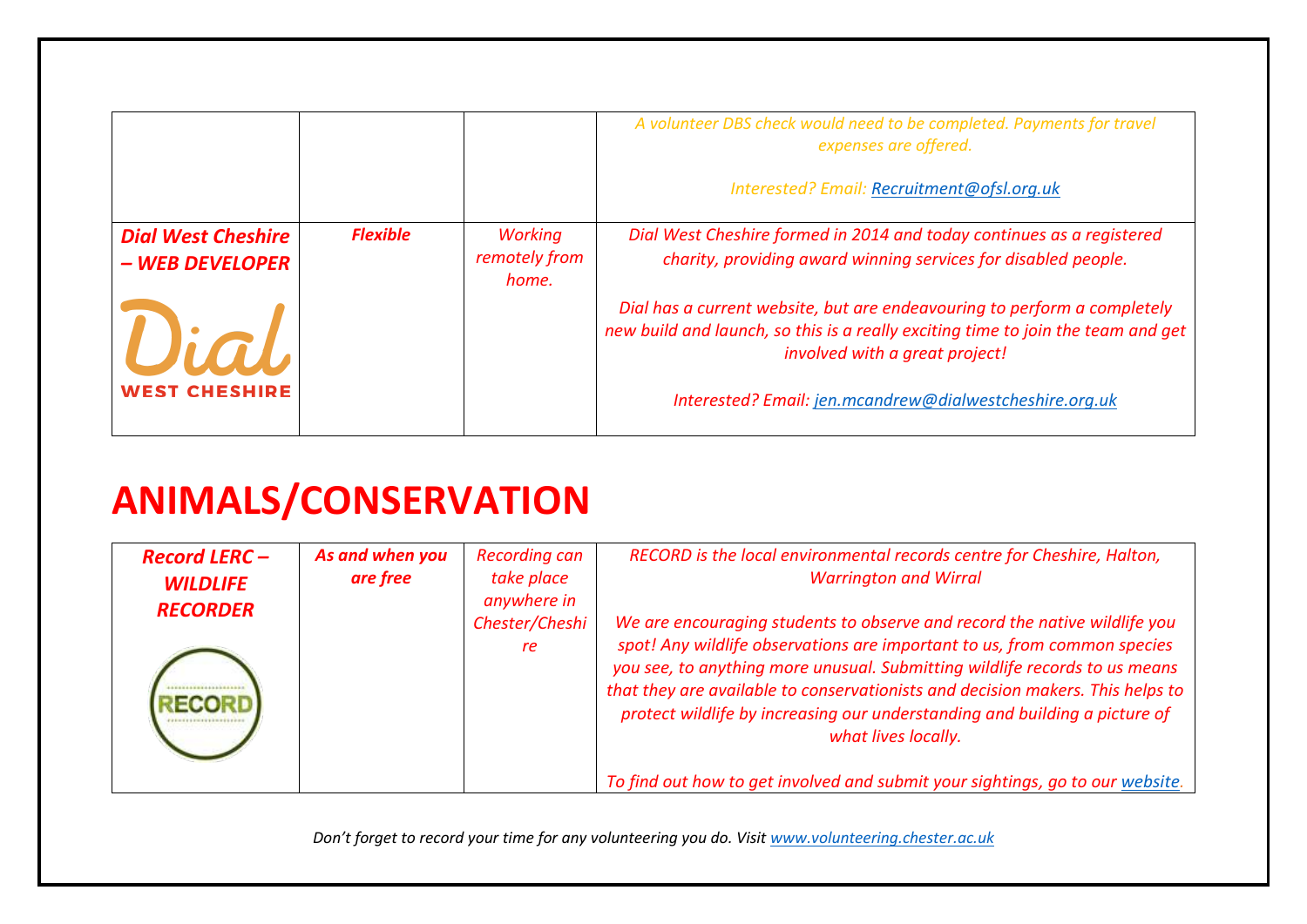|                                                                                                        |                  |                                                  | This is a self-led role that doesn't require you to apply or officially sign-up.<br>However, we're always happy to help you get started and provide ongoing<br>support with recording and identification - just drop us an email if you have<br>any questions via: info@record-Irc.co.uk                                                                                                                                                                                                                                                                                                                |
|--------------------------------------------------------------------------------------------------------|------------------|--------------------------------------------------|---------------------------------------------------------------------------------------------------------------------------------------------------------------------------------------------------------------------------------------------------------------------------------------------------------------------------------------------------------------------------------------------------------------------------------------------------------------------------------------------------------------------------------------------------------------------------------------------------------|
| <b>Wintergreen UK</b><br>$CIC -$<br><b>GARDENING/MAI</b><br><b>NTENANCE</b><br><b>VOLUNTEERS</b>       | 2 hours per week | Denbigh,<br><b>Northwales</b>                    | We provide activities and support for military Veterans and their families to<br>help improve their health, wellbeing and mental health. Our areas of<br>coverage are currently Chester and North Wales.<br>Volunteers are needed to help create and maintain the vegetable patch at<br>their base near Denbigh.<br>Interested? Visit their website<br>https://volunteering.chester.ac.uk/details/582/<br>for more information or to apply.                                                                                                                                                             |
| <b>Friendship</b><br><b>Matters CIC -</b><br><b>VOLUNTEER</b><br><b>WILDFLOWER</b><br><b>GARDENING</b> | <b>Flexible</b>  | At their Hub,<br><b>Sealand Road,</b><br>Chester | Friendship Matters CIC aims to help people experiencing mild to moderate<br>mental health issues by being amongst friends whilst doing something<br>positive for the environment.<br>They have a substantial piece of land surround their "Friendship hub" and<br>lots to do in developing it. The work is reasonably simple, but digging some<br>bushes in various places would be a big help. They have to be very creative in<br>their garden with limited resources, but it would be beautiful if they can get<br>a few folks willing to help with:<br>Digging (sometimes).<br><b>Planting out.</b> |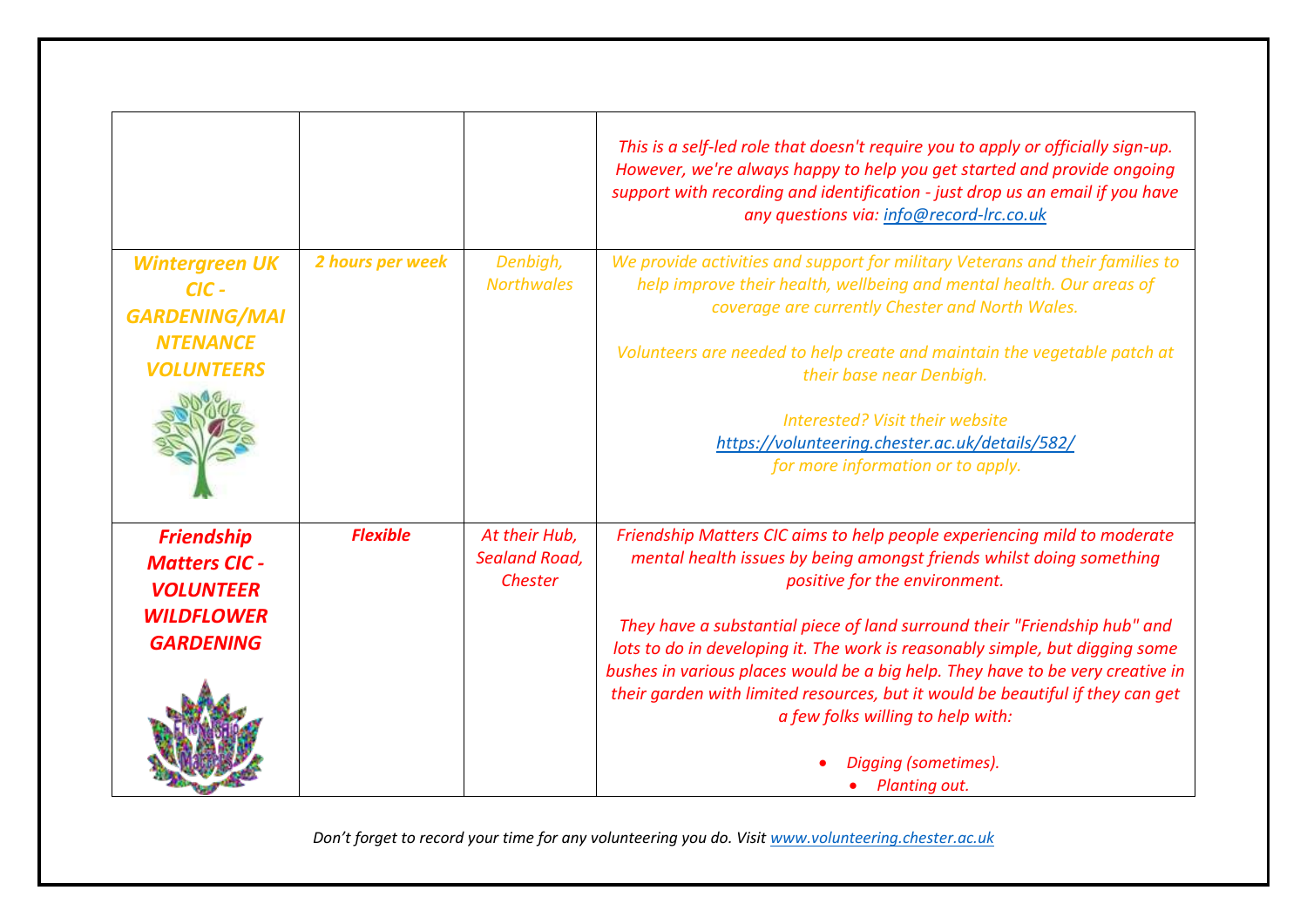|                                                                                                                               |                                                                                              |                        | Creatively designing.                                                                                                                                                                                                                                                                                                                                                                                                                                                                                                                                       |
|-------------------------------------------------------------------------------------------------------------------------------|----------------------------------------------------------------------------------------------|------------------------|-------------------------------------------------------------------------------------------------------------------------------------------------------------------------------------------------------------------------------------------------------------------------------------------------------------------------------------------------------------------------------------------------------------------------------------------------------------------------------------------------------------------------------------------------------------|
|                                                                                                                               |                                                                                              |                        | Please come along and potter in the gardens if you can spare a little time.                                                                                                                                                                                                                                                                                                                                                                                                                                                                                 |
|                                                                                                                               |                                                                                              |                        | Interested? To find out more about these roles and apply visit our website:<br>https://volunteering.chester.ac.uk/details/696/                                                                                                                                                                                                                                                                                                                                                                                                                              |
| <b>RSPCA - KENNEL</b><br><b>ASSISTANT/DOG</b><br><b>WALKER or</b><br><b>CATTERY</b><br><b>ASSISTANT/CAT</b><br><b>CUDDLER</b> | <b>Dates and times to</b><br>suit. They are open<br>daily from 8:30am-<br>4:30 <sub>pm</sub> | Warrington<br>(WA11NA) | Both positions give in-depth training and experience into animal husbandry,<br>behaviour and welfare. The RSPCA are happy to cater to whatever you want<br>to get out of volunteering with them on any given day. If you want to learn<br>the basics and relax with a rescue dog in a sunny paddock - great! If you'd<br>like to learn some more advanced stuff we can show you that too. They are a<br>super welcoming and supportive team that would love to have you aboard!<br>Interested? Visit volunteering@rspca-whs.org.uk for an application form. |

### <span id="page-21-0"></span>**VARIOUS**

| <b>Name of</b><br><b>Volunteering</b> | Date(s) &<br><b>Time(s) required</b> | <b>Location</b> | <b>Information</b>                                                        |
|---------------------------------------|--------------------------------------|-----------------|---------------------------------------------------------------------------|
| <b>Dial West Cheshire</b>             | <b>Flexible</b>                      | Working         | Dial West Cheshire formed as a company limited by guarantee in 2014 and   |
| - MARKETING                           |                                      | remotely from   | today continues as a registered charity, providing award winning services |
| <b>ASSISTANT</b>                      |                                      | home            | for disabled people.                                                      |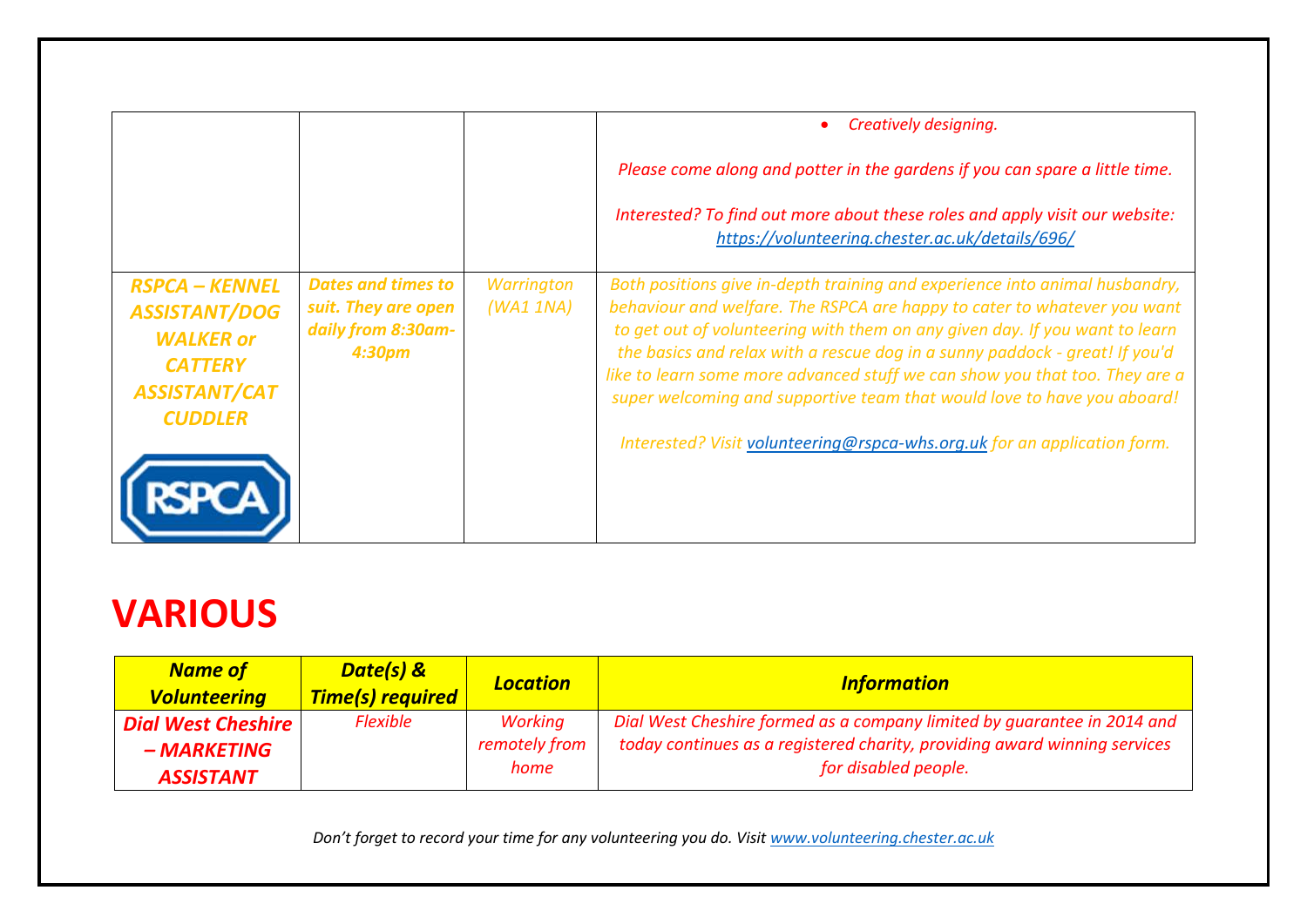| Vial                                                              |                                                              |                                                         | This is a voluntary role ideally suited to someone with an interest in one day<br>undertaking a paid marketing role and looking to expand their skills on their<br>CV. The Marketing Assistant will help to implement Dial West Cheshire's<br>marketing strategy.<br>Interested? Email jen.mcandrew@dialwestcheshire.org.uk.                                                                                                                                                                                                                                                                                                                                                                                                                                                                                |
|-------------------------------------------------------------------|--------------------------------------------------------------|---------------------------------------------------------|-------------------------------------------------------------------------------------------------------------------------------------------------------------------------------------------------------------------------------------------------------------------------------------------------------------------------------------------------------------------------------------------------------------------------------------------------------------------------------------------------------------------------------------------------------------------------------------------------------------------------------------------------------------------------------------------------------------------------------------------------------------------------------------------------------------|
| Omega UK-<br><b>VOLUNTEER</b><br><b>RECRUITER</b>                 | 2 days per week<br>$(9.00$ am-5.00pm)                        | Shrewsbury<br><b>Town Centre</b>                        | Omega, the National Association for End of Life Care, is a friendly end of life<br>charity offering befriending services to socially isolated, elderly people<br>nationwide.                                                                                                                                                                                                                                                                                                                                                                                                                                                                                                                                                                                                                                |
| MEGA                                                              |                                                              |                                                         | They are looking for a volunteer to join their enthusiastic Recruitment and<br>Retention team. This is an opportunity to work with a successful team<br>reaching out to find talented Telephone Befrienders for their award-winning<br>Chatterbox programme, and gain hands-on recruitment experience.<br>As a volunteer Recruiter you will get involved in all aspects of recruitment<br>including; responding to enquiries, placing adverts and monitoring<br>responses, booking and coordinating telephone interviews, organising online<br>inductions and training, making sure that background checks are completed,<br>and helping to build relationships with universities colleges and other<br>corporate supporters.<br>DBS check required.<br>Interested? Contact Lesley: programmes@omega.uk.net |
| <b>Friendship</b><br><b>Matters CIC -</b><br><b>VOLUNTEER ART</b> | <b>Preferably 1 full</b><br>day (or 2 half<br>days) per week | At their Hub,<br><b>Sealand Road,</b><br><b>Chester</b> | Friendship Matters CIC aims to help people experiencing mild to moderate<br>mental health issues by being amongst friends doing something positive for<br>the environment too.                                                                                                                                                                                                                                                                                                                                                                                                                                                                                                                                                                                                                              |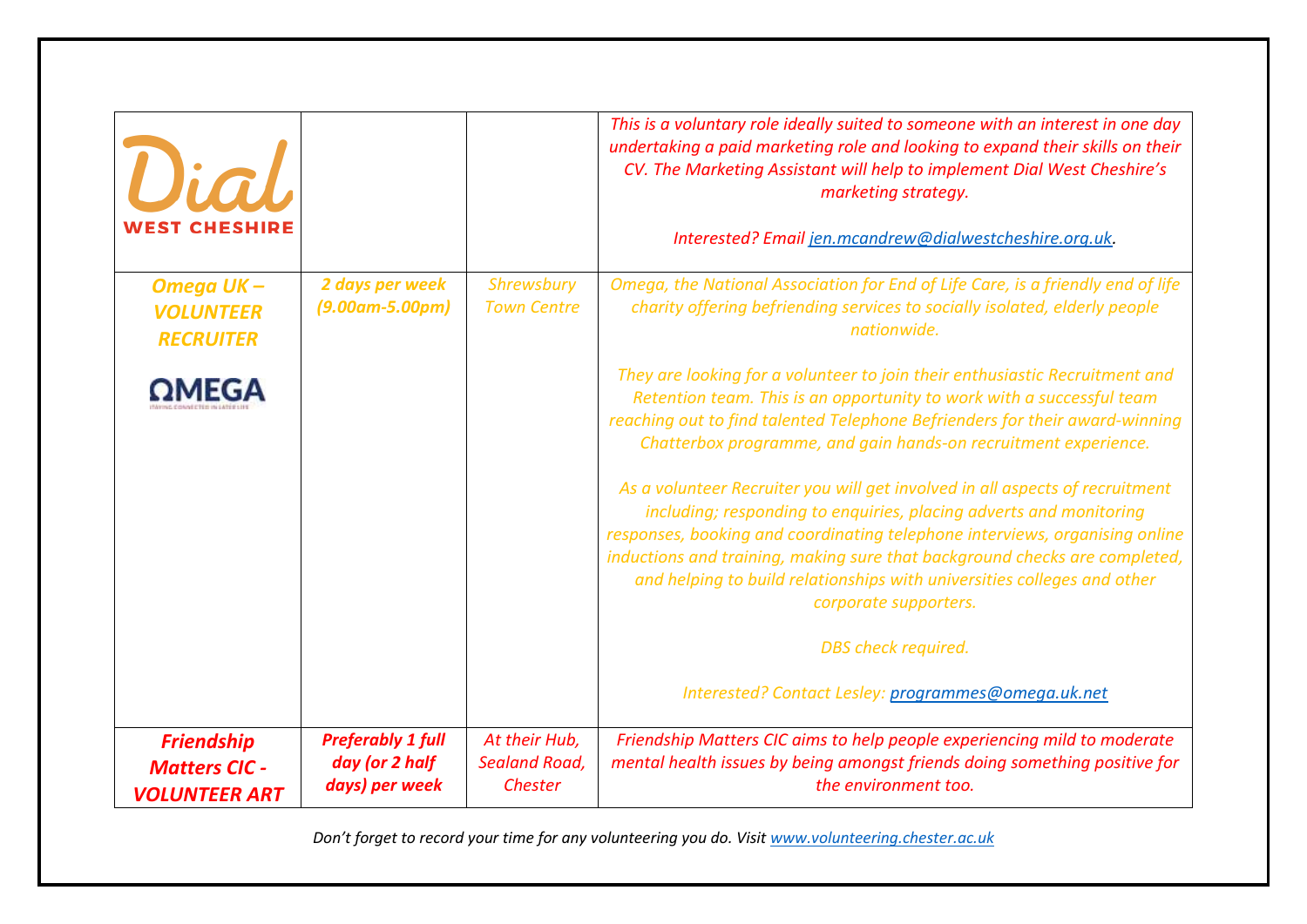| <b>&amp; CRAFTS</b><br><b>EXHIBITIONS AND</b><br><b>DISPLAY</b>                                                   |                 |                                      | They are seeking 2 - 4 enthusiastic, creatively minded persons who can help<br>develop creative displays and exhibitions in their "Friendship Hub". In return,<br>they will help you to develop your own creative portfolio with many skills<br>that you can develop - especially in respect of up-cycling or re-purposing<br>objects and furnishings. As a CIC the beneficiaries have mild to moderate<br>mental health issues, so you will be part of a compassionate and considerate<br>team respecting the needs of others.<br>Interested? To find out more about these roles and to apply visit our<br>website: https://volunteering.chester.ac.uk/details/693/ |
|-------------------------------------------------------------------------------------------------------------------|-----------------|--------------------------------------|----------------------------------------------------------------------------------------------------------------------------------------------------------------------------------------------------------------------------------------------------------------------------------------------------------------------------------------------------------------------------------------------------------------------------------------------------------------------------------------------------------------------------------------------------------------------------------------------------------------------------------------------------------------------|
| <b>Mary's Meals -</b><br><b>COMMUNITY</b><br><b>VOLUNTEER</b><br>mary<br>meals<br>simple solutio<br>  world hunge | <b>Flexible</b> | <b>Various</b>                       | Mary's Meals provides chronically hungry children with one meal every<br>school day, encouraging education that can lift them out of poverty in later<br>life.<br>As a Community Volunteer you will pro-actively raise awareness of the work<br>of Mary's Meals in your local area. You will help to grow our movement by<br>motivating and inspiring others to support our work to help feed some of the<br>world's poorest children. As a valued member of our Mary's Meals family,<br>you will play an active role in the promotion of nationwide fundraising<br>campaigns.<br>This role can work flexibly to suit your availability and other commitments.       |
| Omega UK-<br><b>VOLUNTEER</b><br><b>FUNDRAISER</b>                                                                | <b>Flexible</b> | <b>Either at their</b><br>offices in | Interested? Email Anna: anna.houghton@marysmeals.org<br>Omega, the National Association for End of Life Care, is a friendly end of life<br>charity offering befriending services to socially isolated elderly people<br>nationwide.                                                                                                                                                                                                                                                                                                                                                                                                                                  |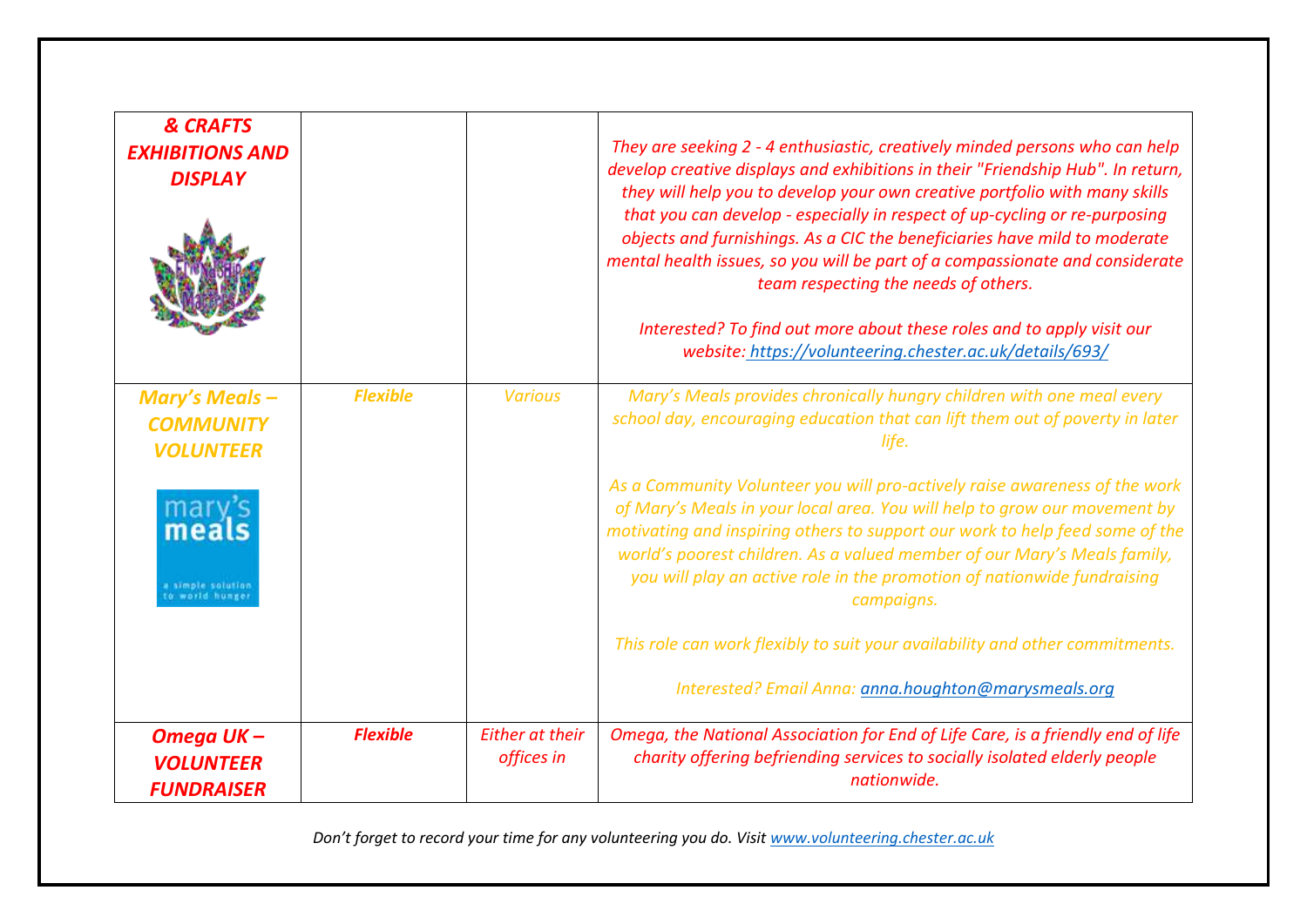|                                                                                                  |                        | Shrewsbury or<br>from home                            | Omega want to recruit creative, confident, strong team players. They're<br>looking for volunteers with a great personality who are positive, well<br>organised and business-minded, but who also have a sense of fun.<br>Their work relies heavily on the generosity of our supporters. As a<br>Fundraiser, you will get involved in researching and organising fundraising<br>activities on a local or national level to ensure we can continue our<br>charitable work supporting family caregivers, the bereaved and the elderly.<br>Interested? Contact Lesley: programmes@omega.uk.net                                                                                                      |
|--------------------------------------------------------------------------------------------------|------------------------|-------------------------------------------------------|-------------------------------------------------------------------------------------------------------------------------------------------------------------------------------------------------------------------------------------------------------------------------------------------------------------------------------------------------------------------------------------------------------------------------------------------------------------------------------------------------------------------------------------------------------------------------------------------------------------------------------------------------------------------------------------------------|
| <b>Shropshire</b><br><b>Museums -</b><br><b>VISITOR</b><br><b>EXPERIENCE</b><br><b>VOLUNTEER</b> | 3.25 hours per<br>week | Shrewsbury<br><b>Museum</b> and<br><b>Art Gallery</b> | Shropshire Museums is part of Shropshire Council. They care for Shrewsbury<br>Museum & Art Gallery, Acton Scott, Collections Centre, Much Wenlock<br>Museum, Shrewsbury Castle and Coleham Pumping Station.<br>A Visitor Experience Volunteer provides a warm and friendly welcome to<br>visitors at Shrewsbury Museum & Art Gallery (SM&AG). They offer directions<br>around the museum building, share their knowledge of the collections and<br>exhibitions and help ensure everyone who visits SM&AG has a wonderful<br>experience.<br><b>Full Training given.</b><br>Interested? To find out more about these roles and to apply visit:<br>https://volunteering.chester.ac.uk/details/647/ |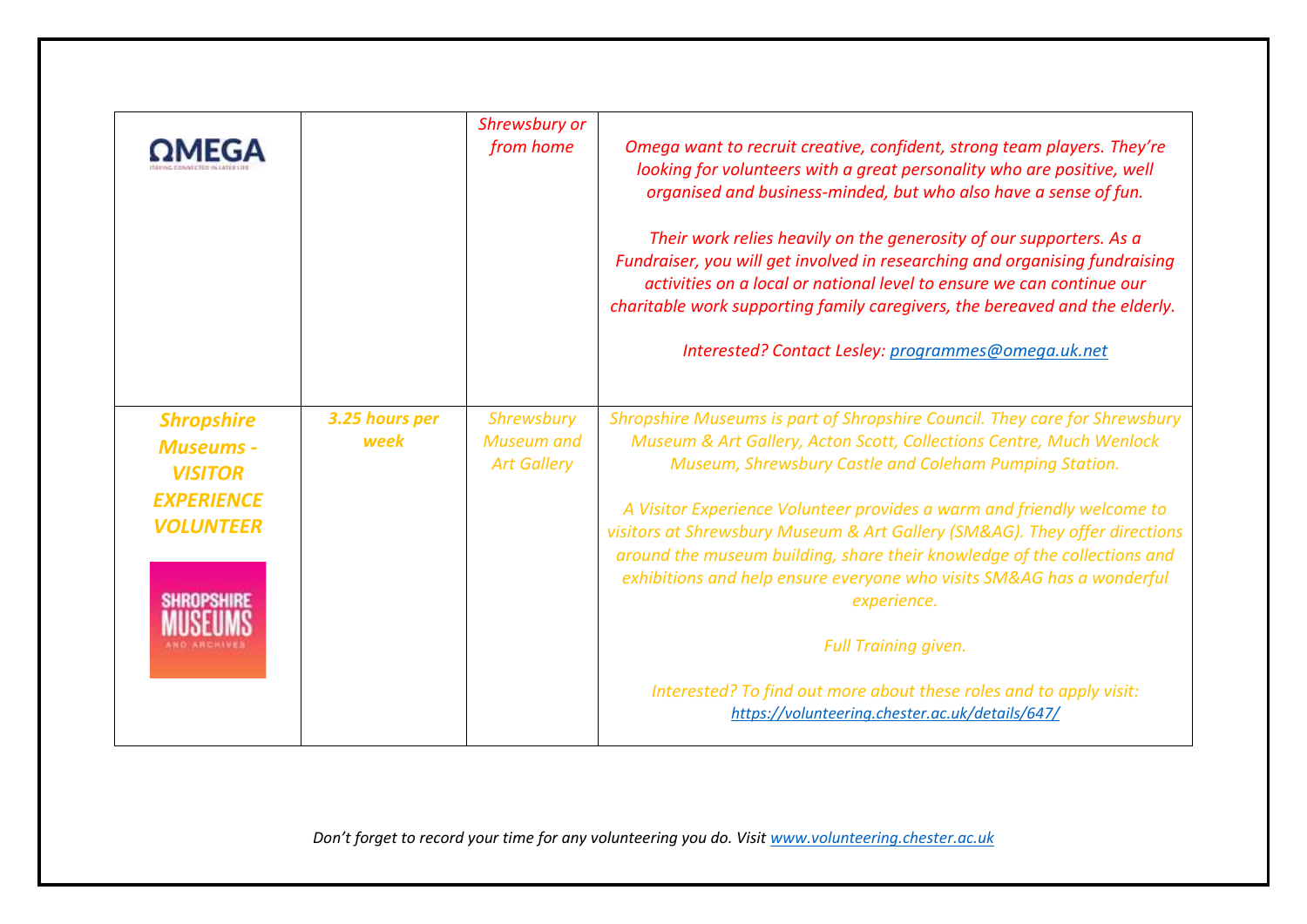| <b>Dial West Cheshire</b><br><b>PHOTOGRAPHER/</b><br><b>VIDEOGRAPHER</b><br>Vial<br><b>WEST CHESHIRE</b>                                        | <b>Flexible</b> | <b>Shoots to take</b><br>place in<br>Chester,<br><b>Ellesmere Port,</b><br>Northwich and<br>Winsford.<br>Any editing<br>work to be<br>completed<br>from home. | Dial West Cheshire formed as a company limited by quarantee in 2014 and<br>today continues as a registered charity, providing award winning services<br>for disabled people.<br>Dial West Cheshire is looking for a skilled photographer and/or videographer<br>to help to capture images/videos of their buildings, clients, staff, volunteers<br>and services in action.<br>All travel expenses will be covered.<br>Interested? Email: jen.mcandrew@dialwestcheshire.org.uk.                                                                                                                                                                                                                                                                                                                                                                                            |
|-------------------------------------------------------------------------------------------------------------------------------------------------|-----------------|---------------------------------------------------------------------------------------------------------------------------------------------------------------|---------------------------------------------------------------------------------------------------------------------------------------------------------------------------------------------------------------------------------------------------------------------------------------------------------------------------------------------------------------------------------------------------------------------------------------------------------------------------------------------------------------------------------------------------------------------------------------------------------------------------------------------------------------------------------------------------------------------------------------------------------------------------------------------------------------------------------------------------------------------------|
| <b>Friendship</b><br><b>Matters CIC -</b><br><b>VOLUNTEER</b><br><b>PHOTOGRAPHY</b><br><b>AND</b><br><b>VIDEOGRAPHY</b><br><b>FOR MARKETING</b> | <b>Flexible</b> | At their Hub,<br><b>Sealand Road,</b><br>Chester                                                                                                              | Friendship Matters CIC aims to help people experiencing mild to moderate<br>mental health issues by being amongst friends whilst doing something<br>positive for the environment.<br>Can you help to create and publish amazing photos and videos of the<br>creative work they do when up-cycling and re-purposing items and<br>furnishings saved from landfill? Their beneficiaries are persons with mild to<br>moderate mental health issues and it would help them greatly if their<br>finished work was professionally recorded and presented to the<br>marketplace. You can develop people skills as well as green screen skills and<br>marketing.<br>Friendship Matters already has a backlog of work, but would very much<br>appreciate if you can help to get their products and activities out via their<br>website, social media or local papers and magazines. |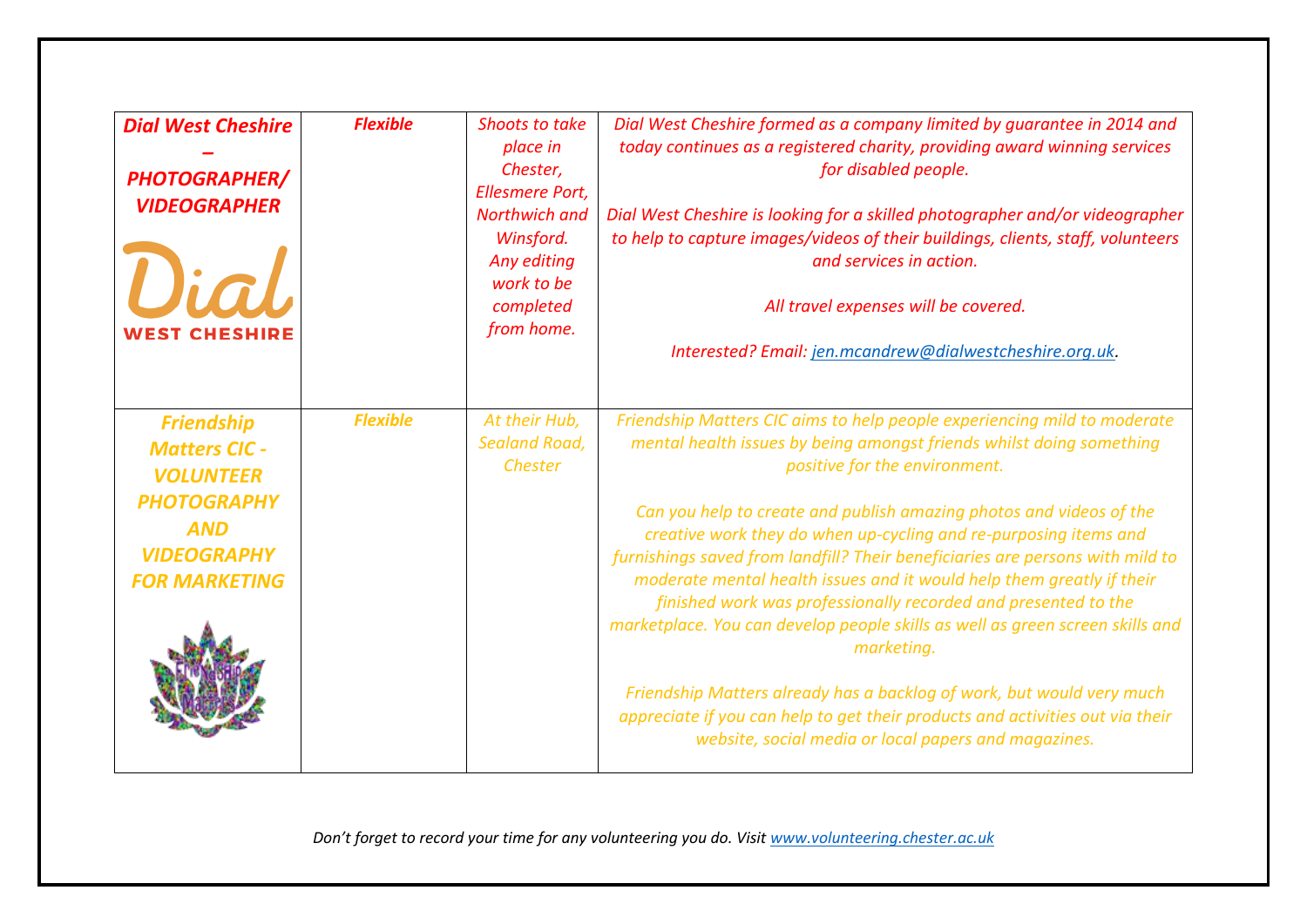|                                                                                     |                                                            |                     | Interested? To find out more and to apply visit:<br>https://volunteering.chester.ac.uk/details/694/                                                                                                                                                                                                                                                                                                                                                                                                                     |
|-------------------------------------------------------------------------------------|------------------------------------------------------------|---------------------|-------------------------------------------------------------------------------------------------------------------------------------------------------------------------------------------------------------------------------------------------------------------------------------------------------------------------------------------------------------------------------------------------------------------------------------------------------------------------------------------------------------------------|
| <b>Hope House</b><br><b>Children's Hospice</b><br>- FUNDRAISING<br><b>VOLUNTEER</b> | <b>Flexible</b>                                            | Chester             | In their two hospices, Hope House in Shropshire and Ty Gobaith in North<br>Wales, Hope House provides specialist nursing care and support to children<br>with conditions so serious they are not expected to reach adulthood.<br>They are looking for individuals who would be happy to do any of the                                                                                                                                                                                                                   |
|                                                                                     |                                                            |                     | following (but not exclusive to):<br>Give event set up assistance.<br>Help with bucket collections and tin distribution.<br>Help to raise awareness of the charity.<br>Interested? To find out more about these roles and apply visit:<br>https://volunteering.chester.ac.uk/details/570/                                                                                                                                                                                                                               |
| <b>Adferiad Recovery</b><br><b>RECOVERY</b>                                         | <b>Dependant on the</b><br>volunteering role/<br>location. | <b>Across Wales</b> | Adferiad Recovery provides services for people in Wales with mental health<br>problems, substance misuse problems, and those with co-occurring and<br>complex needs.<br>They cover the whole of Wales with their services ranging from gardening<br>and catering, to recovery, support and counselling.<br>Interested? Email volunteering@adferiad.org and they will look at the<br>opportunities available around you.<br>More information can be found on their website:<br>https://www.adferiad.org.uk/volunteering/ |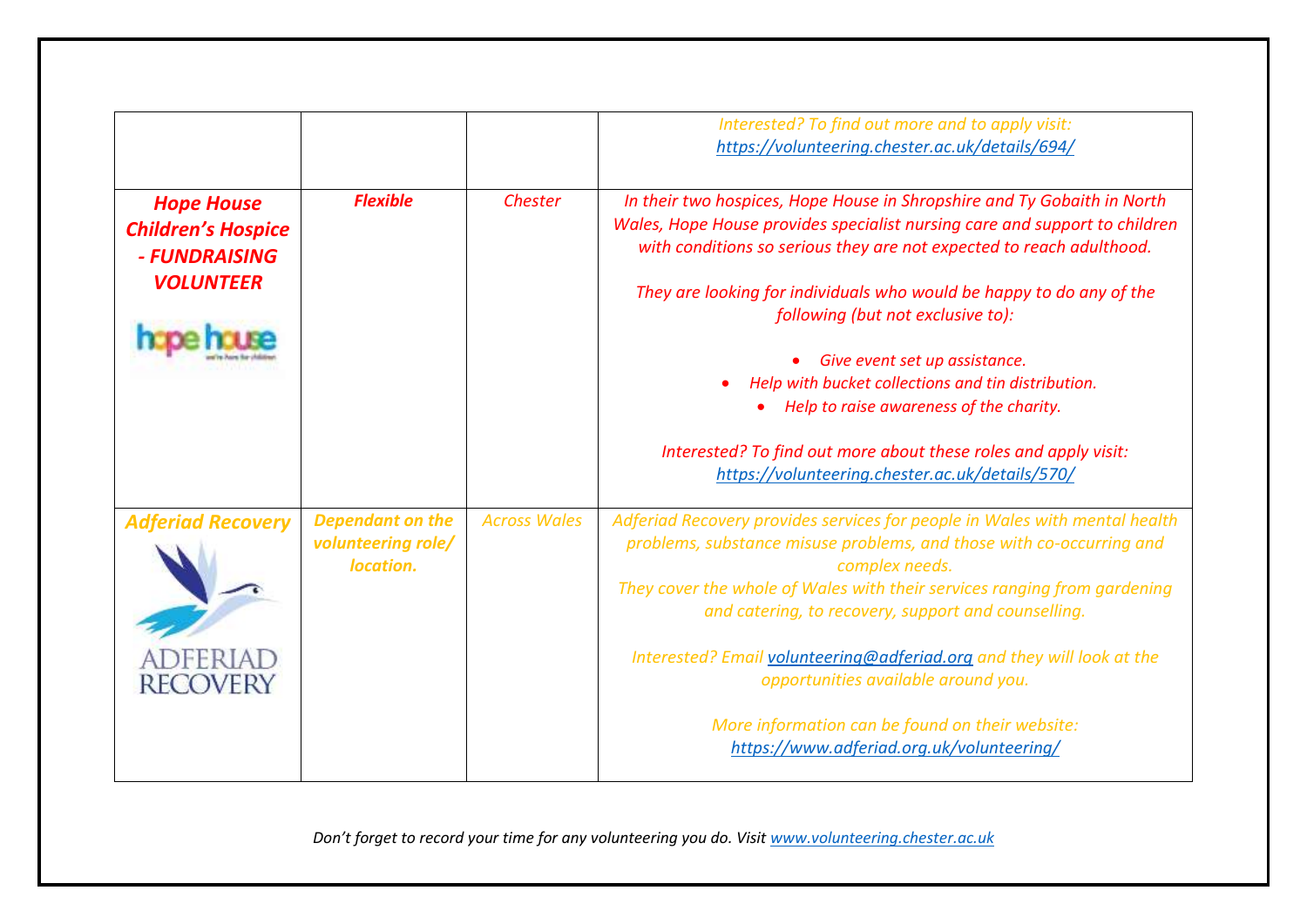|--|

*All the above events rely on the support of volunteers, so any support you can give is gratefully received!*

*Don't forget, any volunteering you take part in can be [recorded](https://volunteering.chester.ac.uk/) as part of the UCV Award Scheme.*

*Other events/opportunities will be posted here:*

*Facebook: [UOC Volunteering](https://www.facebook.com/UoCVolunteering/) & Mentoring*

*Twitter: [@uocvolunteering](https://twitter.com/uocvolunteering?lang=en)*

*Instagram: [@uocvolunteering](https://www.instagram.com/uocvolunteering/?hl=en)*